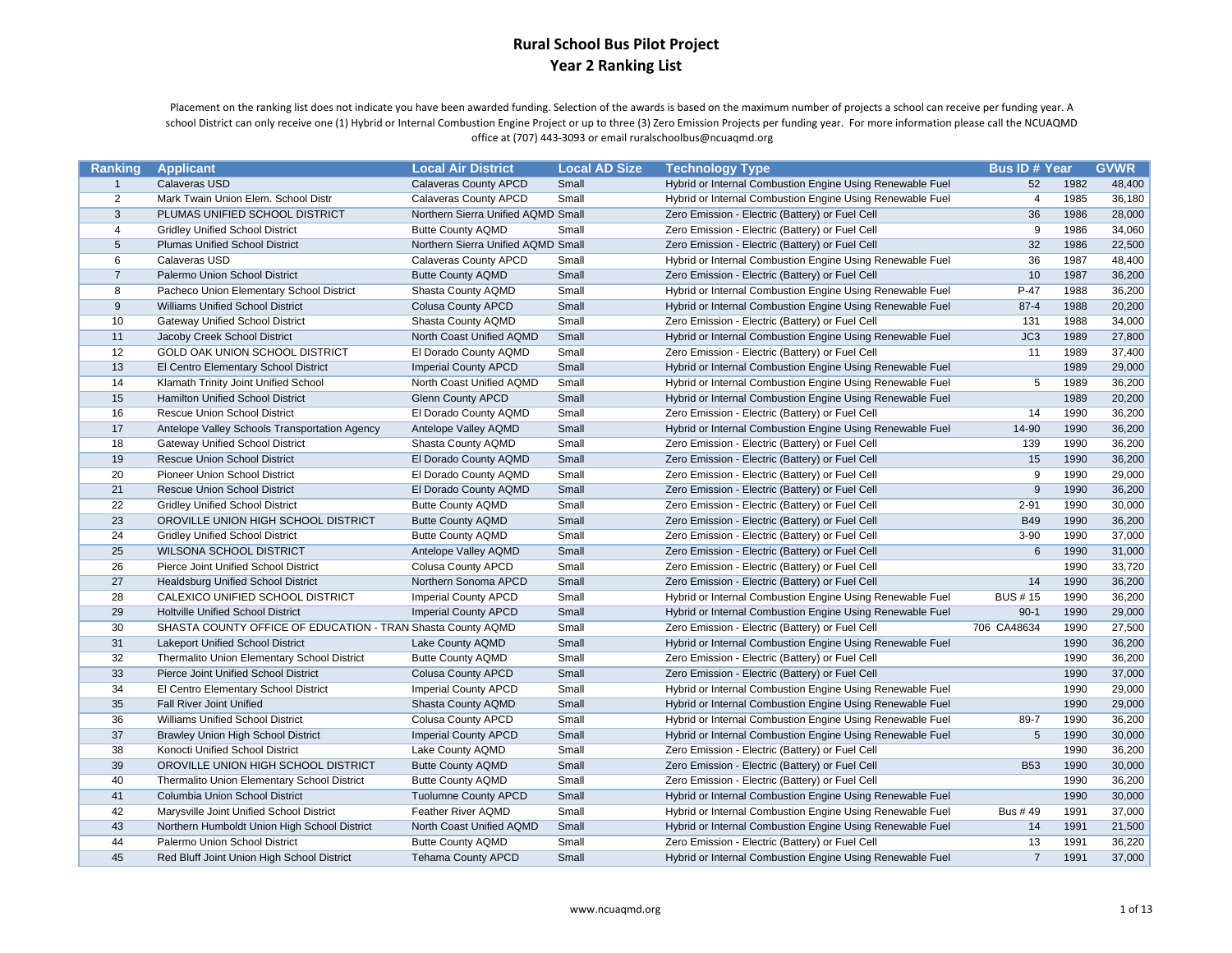| Ranking | <b>Applicant</b>                                    | <b>Local Air District</b>          | <b>Local AD Size</b> | <b>Technology Type</b>                                    | <b>Bus ID# Year</b> |      | <b>GVWR</b> |
|---------|-----------------------------------------------------|------------------------------------|----------------------|-----------------------------------------------------------|---------------------|------|-------------|
| 46      | Mark Twain Union Elem. School Distr                 | Calaveras County APCD              | Small                | Hybrid or Internal Combustion Engine Using Renewable Fuel | 2                   | 1991 | 36,200      |
| 47      | <b>Black Butte Union Elementary School District</b> | Shasta County AQMD                 | Small                | Zero Emission - Electric (Battery) or Fuel Cell           | 131                 | 1991 | 36,200      |
| 48      | Fall River Joint Unified                            | Shasta County AQMD                 | Small                | Hybrid or Internal Combustion Engine Using Renewable Fuel |                     | 1991 | 29,000      |
| 49      | <b>WILSONA SCHOOL DISTRICT</b>                      | Antelope Valley AQMD               | Small                | Zero Emission - Electric (Battery) or Fuel Cell           | $\overline{2}$      | 1991 | 31,000      |
| 50      | Columbia Elementary School District                 | Shasta County AQMD                 | Small                | Zero Emission - Electric (Battery) or Fuel Cell           | <b>Bus #26</b>      | 1991 | 37,000      |
| 51      | Red Bluff Union Elementary School District          | <b>Tehama County APCD</b>          | Small                | Zero Emission - Electric (Battery) or Fuel Cell           | 47                  | 1991 | 37,000      |
| 52      | Lakeport Unified School District                    | Lake County AQMD                   | Small                | Hybrid or Internal Combustion Engine Using Renewable Fuel |                     | 1991 | 36,200      |
| 53      | Kelseyville Unified School District                 | Lake County AQMD                   | Small                | Hybrid or Internal Combustion Engine Using Renewable Fuel | 2                   | 1991 | 36,220      |
| 54      | Klamath Trinity Joint Unified School                | North Coast Unified AQMD           | Small                | Hybrid or Internal Combustion Engine Using Renewable Fuel | $\overline{1}$      | 1991 | 36,200      |
| 55      | <b>Brawley Elementary School District</b>           | <b>Imperial County APCD</b>        | Small                | Zero Emission - Electric (Battery) or Fuel Cell           | 6                   | 1991 | 25,500      |
| 56      | <b>Colusa Unified School District</b>               | <b>Colusa County APCD</b>          | Small                | Zero Emission - Electric (Battery) or Fuel Cell           | 8                   | 1991 | 36,200      |
| 57      | Death Valley Unified School District                | <b>Great Basin Unified APCD</b>    | Small                | Hybrid or Internal Combustion Engine Using Renewable Fuel | Bus 1               | 1991 | 26,300      |
| 58      | Fall River Joint Unified                            | Shasta County AQMD                 | Small                | Hybrid or Internal Combustion Engine Using Renewable Fuel |                     | 1992 | 29,000      |
| 59      | <b>Gridley Unified School District</b>              | <b>Butte County AQMD</b>           | Small                | Zero Emission - Electric (Battery) or Fuel Cell           | $1 - 92$            | 1992 | 37,400      |
| 60      | Los Molinos Unified School District                 | <b>Tehama County APCD</b>          | Small                | Hybrid or Internal Combustion Engine Using Renewable Fuel | #12                 | 1992 | 32,200      |
| 61      | <b>Bishop Unified School District</b>               | <b>Great Basin Unified APCD</b>    | Small                | Zero Emission - Electric (Battery) or Fuel Cell           | 26                  | 1992 | 36,200      |
| 62      | POLLOCK PINES SCHOOL DISTRICT                       | El Dorado County AQMD              | Small                | Zero Emission - Electric (Battery) or Fuel Cell           | 8                   | 1992 | 36,200      |
| 63      | <b>Big Lagoon Union School District</b>             | North Coast Unified AQMD           | Small                | Zero Emission - Electric (Battery) or Fuel Cell           | <b>Bus #1</b>       | 1992 | 34,000      |
| 64      | POLLOCK PINES SCHOOL DISTRICT                       | El Dorado County AQMD              | Small                | Zero Emission - Electric (Battery) or Fuel Cell           | 4                   | 1992 | 36,200      |
| 65      | Eureka City Schools a Unified School District       | North Coast Unified AQMD           | Small                | Hybrid or Internal Combustion Engine Using Renewable Fuel | Bus # 16            | 1992 | 37,600      |
| 66      | POLLOCK PINES SCHOOL DISTRICT                       | El Dorado County AQMD              | Small                | Zero Emission - Electric (Battery) or Fuel Cell           | 5                   | 1992 | 36,200      |
| 67      | <b>Willows Unified School District</b>              | <b>Glenn County APCD</b>           | Small                | Hybrid or Internal Combustion Engine Using Renewable Fuel | 8                   | 1992 | 36,220      |
| 68      | Klamath Trinity Joint Unified School                | North Coast Unified AQMD           | Small                | Hybrid or Internal Combustion Engine Using Renewable Fuel | 9                   | 1992 | 37,400      |
| 69      | Columbia Union School District                      | <b>Tuolumne County APCD</b>        | Small                | Hybrid or Internal Combustion Engine Using Renewable Fuel |                     | 1992 | 30,000      |
| 70      | Red Bluff Joint Union High School District          | <b>Tehama County APCD</b>          | Small                | Zero Emission - Electric (Battery) or Fuel Cell           | 9                   | 1993 | 36,200      |
| 71      | Tehama County Department of Education               | <b>Tehama County APCD</b>          | Small                | Hybrid or Internal Combustion Engine Using Renewable Fuel |                     | 1993 | 25,500      |
| 72      | Red Bluff Joint Union High School District          | <b>Tehama County APCD</b>          | Small                | Zero Emission - Electric (Battery) or Fuel Cell           | 8                   | 1993 | 36,220      |
| 73      | Del Norte County Unified School District            | North Coast Unified AQMD           | Small                | Hybrid or Internal Combustion Engine Using Renewable Fuel | 17                  | 1993 | 37,400      |
| 74      | PLUMAS UNIFIED SCHOOL DISTRICT                      | Northern Sierra Unified AQMD Small |                      | Zero Emission - Electric (Battery) or Fuel Cell           | 20                  | 1993 | 36,200      |
| 75      | Red Bluff Union Elementary School District          | <b>Tehama County APCD</b>          | Small                | Zero Emission - Electric (Battery) or Fuel Cell           | 49                  | 1993 | 36,200      |
| 76      | Sutter Union High School                            | Feather River AQMD                 | Small                | Hybrid or Internal Combustion Engine Using Renewable Fuel | 6                   | 1993 | 37,400      |
| 77      | Sierra-Plumas Joint Unified School District         | Northern Sierra Unified AQMD Small |                      | Zero Emission - Electric (Battery) or Fuel Cell           | 21                  | 1993 | 36,200      |
| 78      | Thermalito Union Elementary School District         | <b>Butte County AQMD</b>           | Small                | Zero Emission - Electric (Battery) or Fuel Cell           |                     | 1993 | 30,000      |
| 79      | Sierra-Plumas Joint Unified School District         | Northern Sierra Unified AQMD Small |                      | Zero Emission - Electric (Battery) or Fuel Cell           | 23                  | 1993 | 36,200      |
| 80      | Red Bluff Union Elementary School District          | <b>Tehama County APCD</b>          | Small                | Zero Emission - Electric (Battery) or Fuel Cell           | 48                  | 1993 | 36,200      |
| 81      | Evergreen Union School District                     | <b>Tehama County APCD</b>          | Small                | Zero Emission - Electric (Battery) or Fuel Cell           | 6                   | 1993 | 36,200      |
| 82      | Klamath Trinity Joint Unified School                | North Coast Unified AQMD           | Small                | Hybrid or Internal Combustion Engine Using Renewable Fuel | 2                   | 1993 | 37,400      |
| 83      | <b>Holtville Unified School District</b>            | <b>Imperial County APCD</b>        | Small                | Zero Emission - Electric (Battery) or Fuel Cell           | 93.1                | 1993 | 29,000      |
| 84      | Fall River Joint Unified                            | Shasta County AQMD                 | Small                | Hybrid or Internal Combustion Engine Using Renewable Fuel |                     | 1993 | 29,000      |
| 85      | POLLOCK PINES SCHOOL DISTRICT                       | El Dorado County AQMD              | Small                | Zero Emission - Electric (Battery) or Fuel Cell           | $\overline{1}$      | 1993 | 36,200      |
| 86      | Stony Creek Joint Unified School District           | <b>Glenn County APCD</b>           | Small                | Zero Emission - Electric (Battery) or Fuel Cell           |                     | 1993 | 27,500      |
| 87      | <b>Browns Elementary School District</b>            | <b>Feather River AQMD</b>          | Small                | Hybrid or Internal Combustion Engine Using Renewable Fuel | #2                  | 1993 | 29,000      |
| 88      | Eureka City Schools a Unified School District       | North Coast Unified AQMD           | Small                | Hybrid or Internal Combustion Engine Using Renewable Fuel | <b>Bus 23</b>       | 1993 | 32,220      |
| 89      | Calaveras USD                                       | <b>Calaveras County APCD</b>       | Small                | Hybrid or Internal Combustion Engine Using Renewable Fuel | 01                  | 1994 | 37,600      |
| 90      | Calaveras USD                                       | Calaveras County APCD              | Small                | Hybrid or Internal Combustion Engine Using Renewable Fuel | 05                  | 1994 | 37,600      |
| 91      | Calaveras USD                                       | Calaveras County APCD              | Small                | Hybrid or Internal Combustion Engine Using Renewable Fuel | 04                  | 1994 | 37,600      |
| 92      | Calaveras USD                                       | Calaveras County APCD              | Small                | Hybrid or Internal Combustion Engine Using Renewable Fuel | 03                  | 1994 | 37,600      |
| 93      | Calaveras USD                                       | <b>Calaveras County APCD</b>       | Small                | Hybrid or Internal Combustion Engine Using Renewable Fuel | 08                  | 1994 | 37,600      |
| 94      | Calaveras USD                                       | Calaveras County APCD              | Small                | Hybrid or Internal Combustion Engine Using Renewable Fuel | 09                  | 1994 | 37,600      |
| 95      | Calaveras USD                                       | Calaveras County APCD              | Small                | Hybrid or Internal Combustion Engine Using Renewable Fuel | 06                  | 1994 | 37,600      |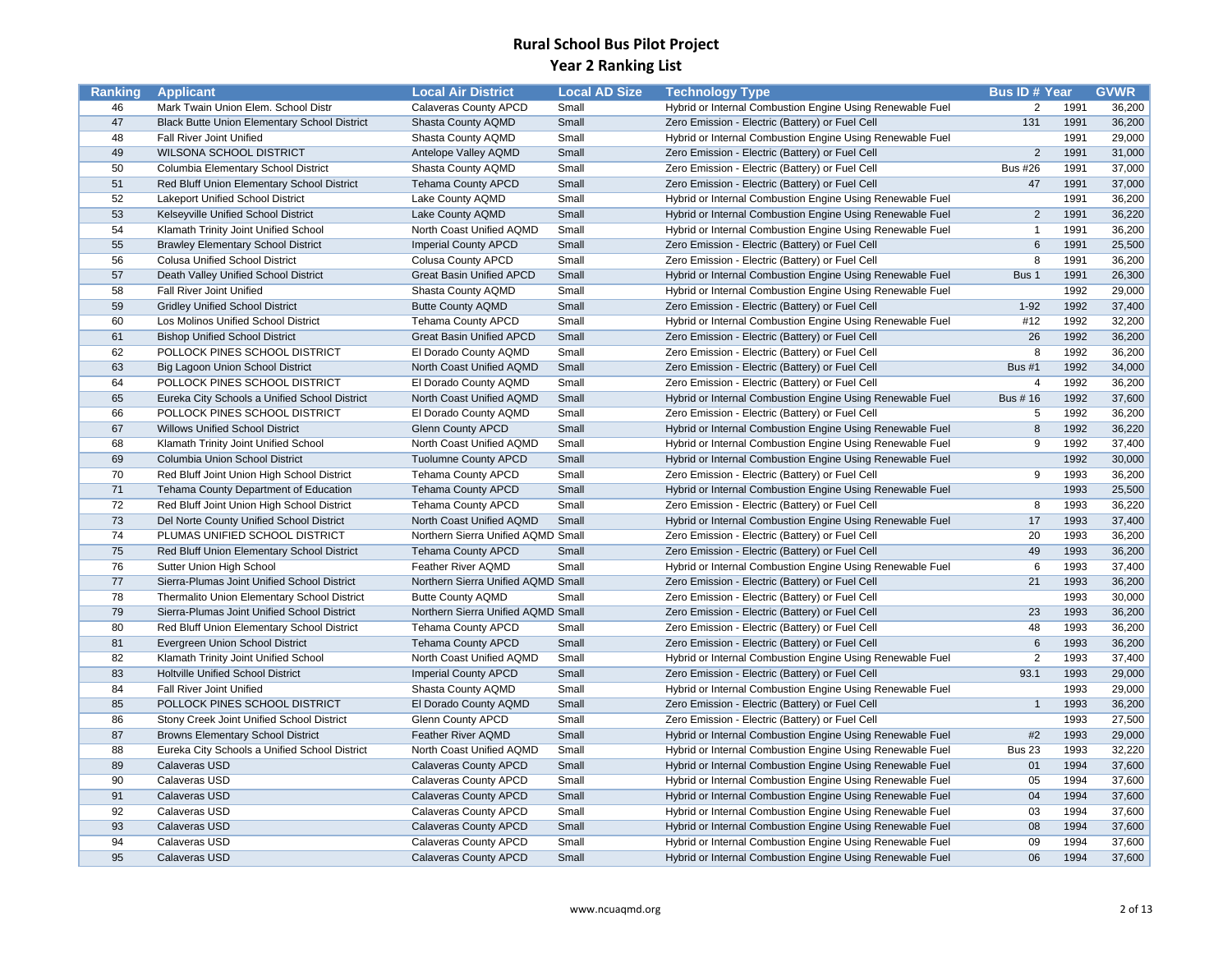| Ranking | <b>Applicant</b>                                    | <b>Local Air District</b>       | <b>Local AD Size</b> | <b>Technology Type</b>                                    | <b>Bus ID# Year</b> |      | <b>GVWR</b> |
|---------|-----------------------------------------------------|---------------------------------|----------------------|-----------------------------------------------------------|---------------------|------|-------------|
| 96      | Calaveras USD                                       | Calaveras County APCD           | Small                | Hybrid or Internal Combustion Engine Using Renewable Fuel | 02                  | 1994 | 37,600      |
| 97      | PRINCETON JOINT UNIFIED SCHOOL DISTRICT             | <b>Colusa County APCD</b>       | Small                | Hybrid or Internal Combustion Engine Using Renewable Fuel | 12                  | 1994 | 33,000      |
| 98      | Gold Trail Union School District                    | El Dorado County AQMD           | Small                | Hybrid or Internal Combustion Engine Using Renewable Fuel | $\overline{1}$      | 1994 | 36,200      |
| 99      | Fall River Joint Unified                            | Shasta County AQMD              | Small                | Zero Emission - Electric (Battery) or Fuel Cell           |                     | 1994 | 37,400      |
| 100     | <b>Healdsburg Unified School District</b>           | Northern Sonoma APCD            | Small                | Zero Emission - Electric (Battery) or Fuel Cell           | 3                   | 1994 | 33,840      |
| 101     | Northern Humboldt Union High School District        | North Coast Unified AQMD        | Small                | Hybrid or Internal Combustion Engine Using Renewable Fuel | 6                   | 1994 | 36,200      |
| 102     | Palermo Union School District                       | <b>Butte County AQMD</b>        | Small                | Zero Emission - Electric (Battery) or Fuel Cell           | 15                  | 1994 | 14,500      |
| 103     | <b>Arcata School District</b>                       | North Coast Unified AQMD        | Small                | Zero Emission - Electric (Battery) or Fuel Cell           | $\mathbf{3}$        | 1994 | 36,200      |
| 104     | Yuba City Unified School District                   | Feather River AQMD              | Small                | Zero Emission - Electric (Battery) or Fuel Cell           | <b>Bus#17</b>       | 1994 | 36,200      |
| 105     | Mendocino Unified School District                   | Mendocino County AQMD           | Small                | Zero Emission - Electric (Battery) or Fuel Cell           | 12                  | 1994 | 28,000      |
| 106     | Southern Trinity Joint Unified School District      | North Coast Unified AQMD        | Small                | Hybrid or Internal Combustion Engine Using Renewable Fuel | #4                  | 1994 | 29,000      |
| 107     | <b>Upper Lake Unified School District</b>           | Lake County AQMD                | Small                | Hybrid or Internal Combustion Engine Using Renewable Fuel | $\overline{4}$      | 1994 | 27,500      |
| 108     | McKinleyville unio School District                  | North Coast Unified AQMD        | Small                | Zero Emission - Electric (Battery) or Fuel Cell           | 2                   | 1994 | 36,220      |
| 109     | Pierce Joint Unified School District                | <b>Colusa County APCD</b>       | Small                | Zero Emission - Electric (Battery) or Fuel Cell           |                     | 1994 | 36,200      |
| 110     | Plumas Lake Elementary School District              | Feather River AQMD              | Small                | Hybrid or Internal Combustion Engine Using Renewable Fuel | <b>Bus #3</b>       | 1995 | 36,220      |
| 111     | <b>Eastern Sierra Unified School District</b>       | <b>Great Basin Unified APCD</b> | Small                | Zero Emission - Electric (Battery) or Fuel Cell           | 36                  | 1995 | 29,000      |
| 112     | GLENN COUNTY OFFICE OF EDUCATION                    | <b>Glenn County APCD</b>        | Small                | Hybrid or Internal Combustion Engine Using Renewable Fuel | #6                  | 1995 | 27,960      |
| 113     | Palermo Union School District                       | <b>Butte County AQMD</b>        | Small                | Zero Emission - Electric (Battery) or Fuel Cell           | 14                  | 1995 | 14,500      |
| 114     | Marysville Joint Unified School District            | Feather River AQMD              | Small                | Hybrid or Internal Combustion Engine Using Renewable Fuel | 28                  | 1995 | 37,000      |
| 115     | Happy Valley Union Elementary School District       | Shasta County AQMD              | Small                | Zero Emission - Electric (Battery) or Fuel Cell           | <b>Bus #96</b>      | 1995 | 37,400      |
| 116     | <b>Bishop Unified School District</b>               | <b>Great Basin Unified APCD</b> | Small                | Zero Emission - Electric (Battery) or Fuel Cell           | 27                  | 1995 | 36,200      |
| 117     | <b>Chico Unified School District</b>                | <b>Butte County AQMD</b>        | Small                | Zero Emission - Electric (Battery) or Fuel Cell           |                     | 1995 | 25,500      |
| 118     | Kelseyville Unified School District                 | Lake County AQMD                | Small                | Hybrid or Internal Combustion Engine Using Renewable Fuel | 15                  | 1995 | 33,000      |
| 119     | Bret Harte Union High School District               | <b>Calaveras County APCD</b>    | Small                | Hybrid or Internal Combustion Engine Using Renewable Fuel | $\overline{2}$      | 1995 | 36,200      |
| 120     | OROVILLE UNION HIGH SCHOOL DISTRICT                 | <b>Butte County AQMD</b>        | Small                | Zero Emission - Electric (Battery) or Fuel Cell           | <b>B66</b>          | 1995 | 36,200      |
| 121     | Lake Tahoe Unified School District                  | El Dorado County AQMD           | Small                | Zero Emission - Electric (Battery) or Fuel Cell           | 27                  | 1995 | 19,500      |
| 122     | Lake Tahoe Unified School District                  | El Dorado County AQMD           | Small                | Zero Emission - Electric (Battery) or Fuel Cell           | 30                  | 1995 | 36,220      |
| 123     | Lake Tahoe Unified School District                  | El Dorado County AQMD           | Small                | Zero Emission - Electric (Battery) or Fuel Cell           | 26                  | 1995 | 36,220      |
| 124     | Lake Tahoe Unified School District                  | El Dorado County AQMD           | Small                | Zero Emission - Electric (Battery) or Fuel Cell           | 29                  | 1995 | 36,220      |
| 125     | Magnolia Union Elementary School District           | <b>Imperial County APCD</b>     | Small                | Hybrid or Internal Combustion Engine Using Renewable Fuel | $\overline{1}$      | 1995 | 28,000      |
| 126     | Red Bluff Joint Union High School District          | <b>Tehama County APCD</b>       | Small                | Zero Emission - Electric (Battery) or Fuel Cell           | 6                   | 1995 | 25,500      |
| 127     | Northern Humboldt Union High School District        | North Coast Unified AQMD        | Small                | Hybrid or Internal Combustion Engine Using Renewable Fuel | $\overline{7}$      | 1995 | 19,500      |
| 128     | <b>Brawley Elementary School District</b>           | <b>Imperial County APCD</b>     | Small                | Zero Emission - Electric (Battery) or Fuel Cell           | 45                  | 1995 | 31,220      |
| 129     | Evergreen Union School District                     | <b>Tehama County APCD</b>       | Small                | Zero Emission - Electric (Battery) or Fuel Cell           | $5\phantom{1}$      | 1995 | 33,000      |
| 130     | Eureka City Schools a Unified School District       | North Coast Unified AQMD        | Small                | Hybrid or Internal Combustion Engine Using Renewable Fuel | <b>Bus 25</b>       | 1995 | 32,220      |
| 131     | <b>Brawley Elementary School District</b>           | <b>Imperial County APCD</b>     | Small                | Zero Emission - Electric (Battery) or Fuel Cell           | 27                  | 1995 | 30,000      |
| 132     | Columbia Union School District                      | <b>Tuolumne County APCD</b>     | Small                | Hybrid or Internal Combustion Engine Using Renewable Fuel |                     | 1995 | 36,200      |
| 133     | <b>Gateway Unified School District</b>              | Shasta County AQMD              | Small                | Zero Emission - Electric (Battery) or Fuel Cell           | 132                 | 1996 | 36,200      |
| 134     | <b>Gateway Unified School District</b>              | Shasta County AQMD              | Small                | Zero Emission - Electric (Battery) or Fuel Cell           | 75                  | 1996 | 36,200      |
| 135     | <b>Middletown Unified School</b>                    | Lake County AQMD                | Small                | Hybrid or Internal Combustion Engine Using Renewable Fuel |                     | 1996 | 37,400      |
| 136     | Dunsmuir Joint Union High School District           | Siskiyou County APCD            | Small                | Hybrid or Internal Combustion Engine Using Renewable Fuel | 96                  | 1996 | 37,400      |
| 137     | Eureka City Schools a Unified School District       | North Coast Unified AQMD        | Small                | Zero Emission - Electric (Battery) or Fuel Cell           | Bus 1               | 1996 | 36,200      |
| 138     | <b>Gateway Unified School District</b>              | Shasta County AQMD              | Small                | Zero Emission - Electric (Battery) or Fuel Cell           | 59                  | 1996 | 36,200      |
| 139     | <b>Gateway Unified School District</b>              | Shasta County AQMD              | Small                | Zero Emission - Electric (Battery) or Fuel Cell           | 33                  | 1996 | 36,200      |
| 140     | Pierce Joint Unified School District                | <b>Colusa County APCD</b>       | Small                | Zero Emission - Electric (Battery) or Fuel Cell           |                     | 1996 | 37,400      |
| 141     | <b>Black Butte Union Elementary School District</b> | Shasta County AQMD              | Small                | Zero Emission - Electric (Battery) or Fuel Cell           | 127                 | 1996 | 36,200      |
| 142     | Lake Tahoe Unified School District                  | El Dorado County AQMD           | Small                | Zero Emission - Electric (Battery) or Fuel Cell           | 31                  | 1996 | 37,400      |
| 143     | Antelope Valley Schools Transportation Agency       | Antelope Valley AQMD            | Small                | Hybrid or Internal Combustion Engine Using Renewable Fuel | 18-96               | 1996 | 25,500      |
| 144     | Lake Tahoe Unified School District                  | El Dorado County AQMD           | Small                | Zero Emission - Electric (Battery) or Fuel Cell           | 28                  | 1996 | 37,400      |
| 145     | Mammoth Unified School District                     | <b>Great Basin Unified APCD</b> | Small                | Zero Emission - Electric (Battery) or Fuel Cell           | $5\overline{)}$     | 1996 | 37,400      |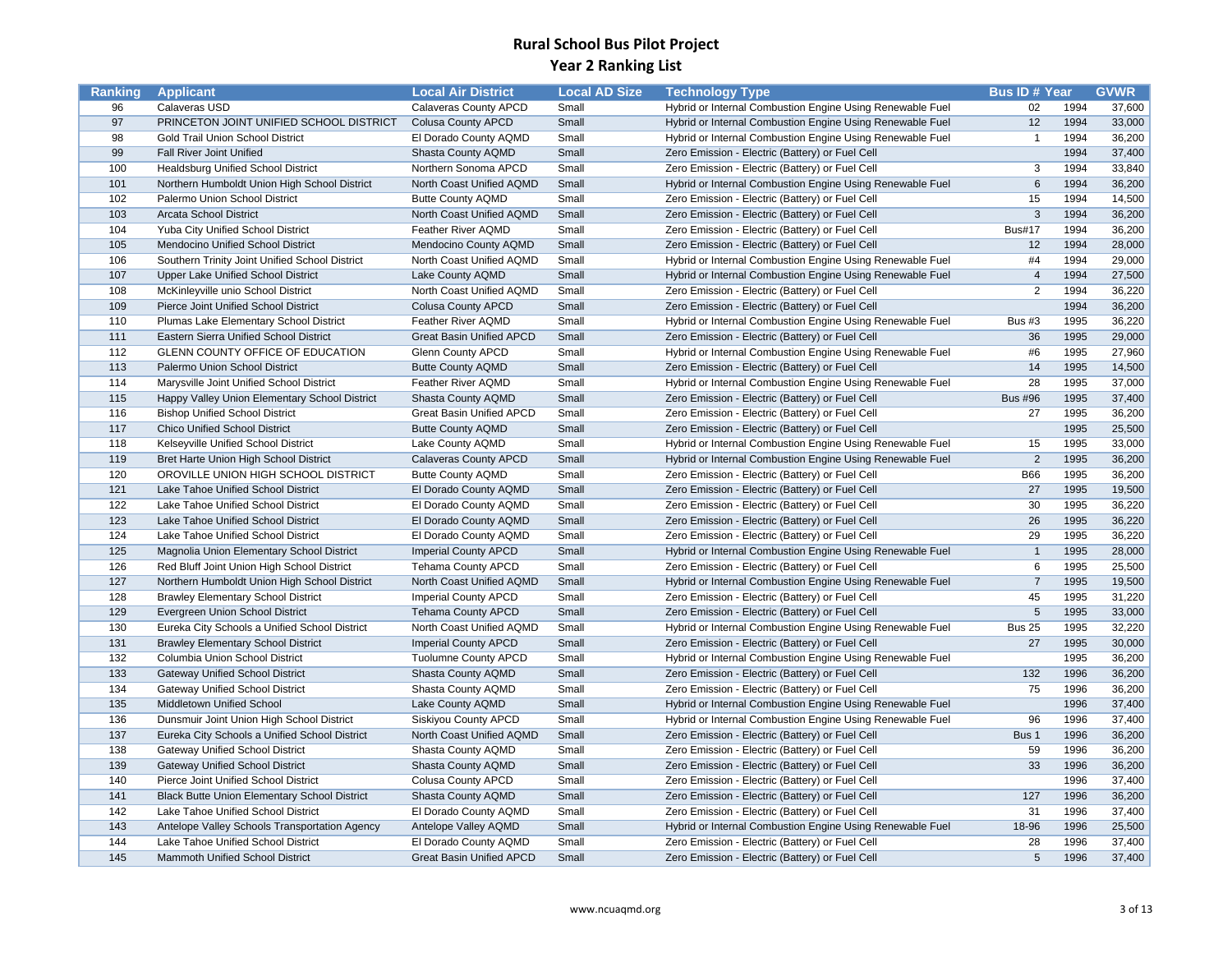| Ranking    | <b>Applicant</b>                                                           | <b>Local Air District</b>                                | <b>Local AD Size</b> | <b>Technology Type</b>                                    | <b>Bus ID# Year</b>           |              | <b>GVWR</b>      |
|------------|----------------------------------------------------------------------------|----------------------------------------------------------|----------------------|-----------------------------------------------------------|-------------------------------|--------------|------------------|
| 146        | OROVILLE UNION HIGH SCHOOL DISTRICT                                        | <b>Butte County AQMD</b>                                 | Small                | Hybrid or Internal Combustion Engine Using Renewable Fuel | <b>B58</b>                    | 1996         | 14,500           |
| 147        | <b>Wheatland School District</b>                                           | Feather River AQMD                                       | Small                | Hybrid or Internal Combustion Engine Using Renewable Fuel |                               | 1996         | 36,200           |
| 148        | Columbia Elementary School District                                        | Shasta County AQMD                                       | Small                | Zero Emission - Electric (Battery) or Fuel Cell           | <b>Bus #30</b>                | 1996         | 37,400           |
| 149        | Soulsbyville School District                                               | <b>Tuolumne County APCD</b>                              | Small                | Hybrid or Internal Combustion Engine Using Renewable Fuel | 6                             | 1996         | 36,200           |
| 150        | Columbia Union School District                                             | <b>Tuolumne County APCD</b>                              | Small                | Hybrid or Internal Combustion Engine Using Renewable Fuel |                               | 1996         | 36,200           |
| 151        | OROVILLE UNION HIGH SCHOOL DISTRICT                                        | <b>Butte County AQMD</b>                                 | Small                | Zero Emission - Electric (Battery) or Fuel Cell           | <b>B57</b>                    | 1996         | 14,500           |
| 152        | Seeley Union School District                                               | <b>Imperial County APCD</b>                              | Small                | Hybrid or Internal Combustion Engine Using Renewable Fuel | 5                             | 1996         | 14,500           |
| 153        | SHASTA UNION HIGH SCHOOL DISTRICT                                          | Shasta County AQMD                                       | Small                | Zero Emission - Electric (Battery) or Fuel Cell           | #55                           | 1997         | 28,000           |
| 154        | Lassen Union High School District                                          | Lassen County APCD                                       | Small                | Zero Emission - Electric (Battery) or Fuel Cell           | 58                            | 1997         | 36,200           |
| 155        | Pierce Joint Unified School District                                       | <b>Colusa County APCD</b>                                | Small                | Zero Emission - Electric (Battery) or Fuel Cell           |                               | 1997         | 37,600           |
| 156        | Lassen Union High School District                                          | Lassen County APCD                                       | Small                | Zero Emission - Electric (Battery) or Fuel Cell           | 56                            | 1997         | 36,200           |
| 157        | Lassen Union High School District                                          | Lassen County APCD                                       | Small                | Zero Emission - Electric (Battery) or Fuel Cell           | 57                            | 1997         | 36,200           |
| 158        | Corning Union High School District                                         | <b>Tehama County APCD</b>                                | Small                | Zero Emission - Electric (Battery) or Fuel Cell           | 21                            | 1997         | 36,200           |
| 159        | EASTERN SIERRA UNIFIED SCHOOL DISTRICT                                     | <b>Great Basin Unified APCD</b>                          | Small                | Zero Emission - Electric (Battery) or Fuel Cell           | 10                            | 1997         | 32,220           |
| 160        | Northern Humboldt Union High School District                               | North Coast Unified AQMD                                 | Small                | Hybrid or Internal Combustion Engine Using Renewable Fuel | 13                            | 1997         | 25,200           |
| 161        | SHASTA UNION HIGH SCHOOL DISTRICT                                          | Shasta County AQMD                                       | Small                | Zero Emission - Electric (Battery) or Fuel Cell           | #63                           | 1997         | 28,000           |
| 162        | Northern Humboldt Union High School District                               | North Coast Unified AQMD                                 | Small                | Hybrid or Internal Combustion Engine Using Renewable Fuel | 11                            | 1997         | 36,200           |
| 163        | Happy Valley Union Elementary School District                              | Shasta County AQMD                                       | Small                | Zero Emission - Electric (Battery) or Fuel Cell           | <b>Bus #442</b>               | 1997         | 37,400           |
| 164        | Modoc Joint Unified School District                                        | Modoc County APCD                                        | Small                | Hybrid or Internal Combustion Engine Using Renewable Fuel |                               | 1997         | 29,000           |
| 165        | Northern Humboldt Union High School District                               | North Coast Unified AQMD                                 | Small                | Hybrid or Internal Combustion Engine Using Renewable Fuel | 10                            | 1997         | 36,200           |
| 166        | OROVILLE UNION HIGH SCHOOL DISTRICT                                        | <b>Butte County AQMD</b>                                 | Small                | Zero Emission - Electric (Battery) or Fuel Cell           | <b>B73</b>                    | 1997         | 34,200           |
| 167        | Tahoe Truckee Unified School District                                      | Northern Sierra Unified AQMD Small                       |                      | Zero Emission - Electric (Battery) or Fuel Cell           | 37                            | 1997         | 36,200           |
| 168        | BIG OAK FLAT-GROVELAND UNIFIED SCHOOL DISTuolumne County APCD              |                                                          | Small                | Hybrid or Internal Combustion Engine Using Renewable Fuel | 16                            | 1997         | 36,200           |
| 169        | <b>Holtville Unified School District</b>                                   | <b>Imperial County APCD</b>                              | Small                | Zero Emission - Electric (Battery) or Fuel Cell           | $97-1$                        | 1997         | 29,000           |
| 170        | <b>Holtville Unified School District</b>                                   | <b>Imperial County APCD</b>                              | Small                | Zero Emission - Electric (Battery) or Fuel Cell           | 97-25                         | 1997         | 29,000           |
| 171        | Lassen Union High School District                                          | Lassen County APCD                                       | Small                | Zero Emission - Electric (Battery) or Fuel Cell           | 59                            | 1997         | 36,200           |
| 172        | McKinleyville Union School District                                        | North Coast Unified AQMD                                 | Small                | Zero Emission - Electric (Battery) or Fuel Cell           | $\overline{1}$                | 1997         | 36,200           |
| 173        | Happy Camp Elementary School District                                      | <b>Siskiyou County APCD</b>                              | Small                | Hybrid or Internal Combustion Engine Using Renewable Fuel |                               | 1997         | 34,200           |
| 174        | <b>Willows Unified School District</b>                                     | <b>Glenn County APCD</b>                                 | Small                | Hybrid or Internal Combustion Engine Using Renewable Fuel | 6                             | 1997         | 36,200           |
| 175        | East Nicolaus Joint Unified High School                                    | Feather River AQMD                                       | Small                | Hybrid or Internal Combustion Engine Using Renewable Fuel | 1998 Bluebird                 | 1998         | 36,200           |
| 176        | Bret Harte Union High School District                                      | Calaveras County APCD                                    | Small                | Zero Emission - Electric (Battery) or Fuel Cell           | 3                             | 1998         | 36,200           |
| 177        |                                                                            |                                                          |                      |                                                           | $\overline{1}$                | 1998         | 36,200           |
| 178        | Mark Twain Union Elem. School Distr<br>OROVILLE UNION HIGH SCHOOL DISTRICT | <b>Calaveras County APCD</b><br><b>Butte County AQMD</b> | Small<br>Small       | Hybrid or Internal Combustion Engine Using Renewable Fuel | <b>B64</b>                    | 1998         | 33,000           |
| 179        |                                                                            |                                                          | Small                | Zero Emission - Electric (Battery) or Fuel Cell           | $\overline{4}$                | 1998         | 37,600           |
|            | Evergreen Union School District                                            | <b>Tehama County APCD</b>                                |                      | Zero Emission - Electric (Battery) or Fuel Cell           | $\overline{4}$                | 1998         |                  |
| 180<br>181 | Bret Harte Union High School Distict                                       | Calaveras County APCD                                    | Small<br>Small       | Hybrid or Internal Combustion Engine Using Renewable Fuel | <b>Bus#12</b>                 | 1998         | 36,200<br>36,200 |
|            | Yuba City Unified School District                                          | Feather River AQMD                                       |                      | Zero Emission - Electric (Battery) or Fuel Cell           |                               |              |                  |
| 182<br>183 | OROVILLE UNION HIGH SCHOOL DISTRICT                                        | <b>Butte County AQMD</b>                                 | Small                | Hybrid or Internal Combustion Engine Using Renewable Fuel | <b>B65</b><br><b>B63</b>      | 1998         | 33,000           |
| 184        | OROVILLE UNION HIGH SCHOOL DISTRICT                                        | <b>Butte County AQMD</b>                                 | Small                | Zero Emission - Electric (Battery) or Fuel Cell           | 37                            | 1998<br>1998 | 33,000<br>30,000 |
|            | Cascade Union Elementary School District                                   | Shasta County AQMD                                       | Small                | Hybrid or Internal Combustion Engine Using Renewable Fuel | Bus#7                         | 1998         |                  |
| 185        | Yuba City Unified School District                                          | Feather River AQMD                                       | Small                | Zero Emission - Electric (Battery) or Fuel Cell           |                               |              | 36,200           |
| 186        | OROVILLE UNION HIGH SCHOOL DISTRICT                                        | <b>Butte County AQMD</b>                                 | Small                | Zero Emission - Electric (Battery) or Fuel Cell           | <b>B60</b>                    | 1998<br>1998 | 33,000           |
| 187        | Kelseyville Unified School District                                        | Lake County AQMD                                         | Small                | Hybrid or Internal Combustion Engine Using Renewable Fuel | $6\phantom{1}6$<br><b>B62</b> | 1998         | 34,200<br>33,000 |
| 188<br>189 | OROVILLE UNION HIGH SCHOOL DISTRICT                                        | <b>Butte County AQMD</b>                                 | Small                | Zero Emission - Electric (Battery) or Fuel Cell           | <b>B61</b>                    | 1998         |                  |
|            | OROVILLE UNION HIGH SCHOOL DISTRICT                                        | <b>Butte County AQMD</b>                                 | Small                | Hybrid or Internal Combustion Engine Using Renewable Fuel |                               |              | 33,000           |
| 190        | <b>Holtville Unified School District</b>                                   | <b>Imperial County APCD</b>                              | Small                | Zero Emission - Electric (Battery) or Fuel Cell           | $98-1$                        | 1998         | 29,000           |
| 191<br>192 | <b>Curtis Creek School Disitrct</b>                                        | <b>Tuolumne County APCD</b>                              | Small<br>Small       | Hybrid or Internal Combustion Engine Using Renewable Fuel | 12<br>3                       | 1998         | 37,600<br>14,050 |
| 193        | Alpine County Unified School District                                      | <b>Great Basin Unified APCD</b>                          |                      | Zero Emission - Electric (Battery) or Fuel Cell           |                               | 1998         |                  |
|            | Southern Trinity Joint Unified SD                                          | North Coast Unified AQMD                                 | Small                | Hybrid or Internal Combustion Engine Using Renewable Fuel | #5                            | 1998<br>1999 | 25,500           |
| 194        | Castle Rock Elementary School                                              | Shasta County AQMD                                       | Small                | Hybrid or Internal Combustion Engine Using Renewable Fuel | 87                            |              | 25,500           |
| 195        | <b>Bishop Unified School District</b>                                      | <b>Great Basin Unified APCD</b>                          | Small                | Zero Emission - Electric (Battery) or Fuel Cell           | 28                            | 1999         | 36,200           |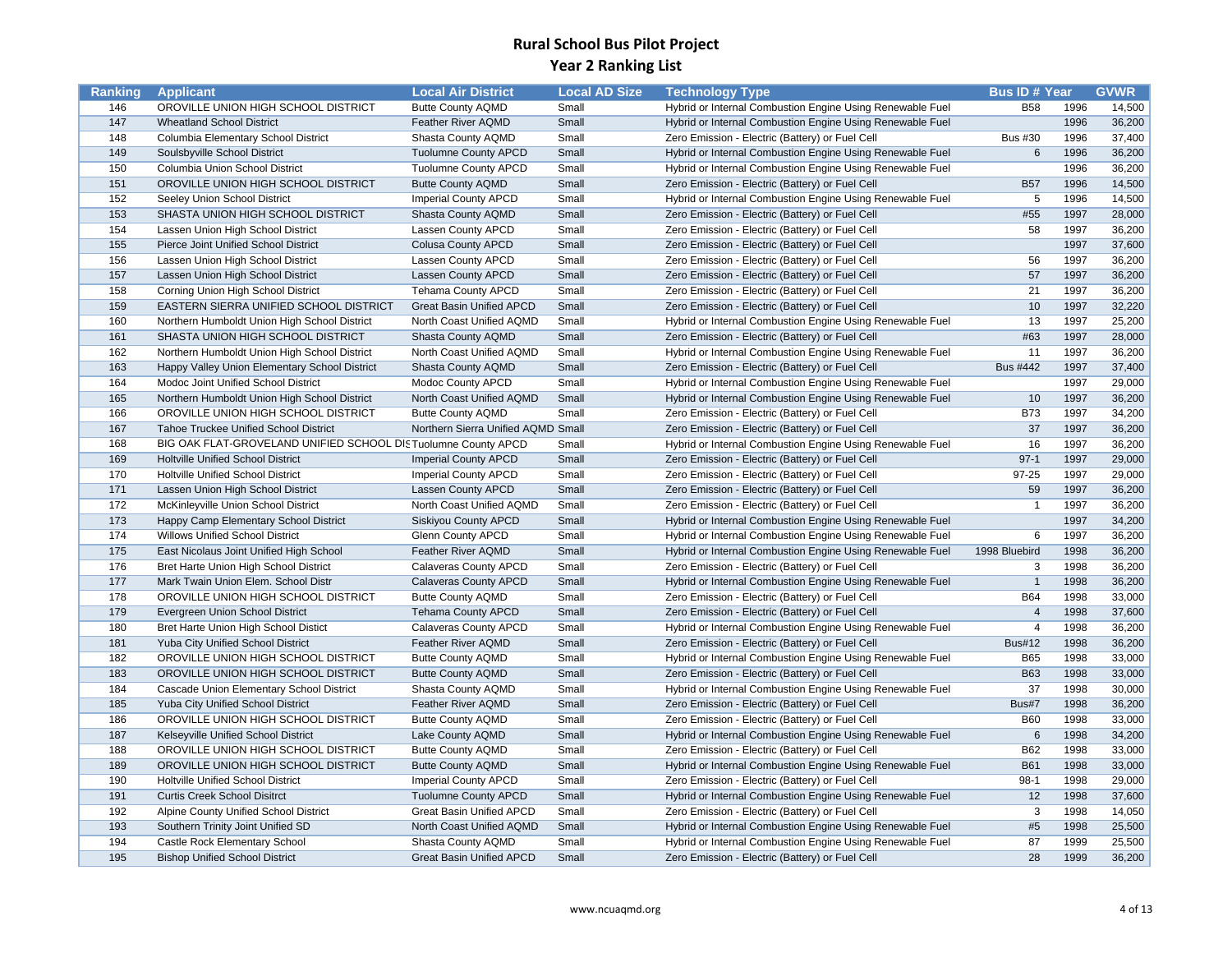| Ranking    | <b>Applicant</b>                                                                  | <b>Local Air District</b>                      | <b>Local AD Size</b> | <b>Technology Type</b>                                    | <b>Bus ID# Year</b>   |              | <b>GVWR</b>      |
|------------|-----------------------------------------------------------------------------------|------------------------------------------------|----------------------|-----------------------------------------------------------|-----------------------|--------------|------------------|
| 196        | Yuba City Unified School District                                                 | Feather River AQMD                             | Small                | Zero Emission - Electric (Battery) or Fuel Cell           | <b>Bus#28</b>         | 1999         | 37,400           |
| 197        | Castle Rock Elementary School                                                     | Shasta County AQMD                             | Small                | Hybrid or Internal Combustion Engine Using Renewable Fuel | 99                    | 1999         | 25,500           |
| 198        | Middletown Unified School                                                         | Lake County AQMD                               | Small                | Hybrid or Internal Combustion Engine Using Renewable Fuel |                       | 1999         | 34,200           |
| 199        | Mariposa County Unified School District                                           | <b>Mariposa County APCD</b>                    | Small                | Zero Emission - Electric (Battery) or Fuel Cell           | 164                   | 1999         | 33,700           |
| 200        | <b>Holtville Unified School District</b>                                          | <b>Imperial County APCD</b>                    | Small                | Zero Emission - Electric (Battery) or Fuel Cell           | $99-1$                | 1999         | 29,000           |
| 201        | Northern Humboldt Union High School District                                      | North Coast Unified AQMD                       | Small                | Hybrid or Internal Combustion Engine Using Renewable Fuel | 12                    | 2000         | 27,500           |
| 202        | PRINCETON JOINT UNIFIED SCHOOL DISTRICT                                           | <b>Colusa County APCD</b>                      | Small                | Hybrid or Internal Combustion Engine Using Renewable Fuel | 15                    | 2000         | 25,500           |
| 203        | Princeton Joint Unified School District                                           | <b>Colusa County APCD</b>                      | Small                | Hybrid or Internal Combustion Engine Using Renewable Fuel | 16                    | 2000         | 25,500           |
| 204        | <b>Willows Unified School District</b>                                            | Glenn County APCD                              | Small                | Hybrid or Internal Combustion Engine Using Renewable Fuel | 10                    | 2001         | 36,200           |
| 205        | So Humboldt Unified School District                                               | North Coast Unified AQMD                       | Small                | Hybrid or Internal Combustion Engine Using Renewable Fuel | 10                    | 2001         | 36,200           |
| 206        | <b>Holtville Unified School District</b>                                          | <b>Imperial County APCD</b>                    | Small                | Zero Emission - Electric (Battery) or Fuel Cell           | $01 - 01$             | 2001         | 29,000           |
| 207        | <b>Willows Unified School District</b>                                            | <b>Glenn County APCD</b>                       | Small                | Hybrid or Internal Combustion Engine Using Renewable Fuel | 11                    | 2002         | 36,200           |
| 208        | So Humboldt Unified School District                                               | North Coast Unified AQMD                       | Small                | Hybrid or Internal Combustion Engine Using Renewable Fuel | $\overline{4}$        | 2003         | 32,000           |
| 209        | <b>GLENN COUNTY OFFICE OF EDUCATION</b>                                           | <b>Glenn County APCD</b>                       | Small                | Zero Emission - Electric (Battery) or Fuel Cell           | #4                    | 2004         | 30,000           |
| 210        | <b>GLENN COUNTY OFFICE OF EDUCATION</b>                                           | <b>Glenn County APCD</b>                       | Small                | Zero Emission - Electric (Battery) or Fuel Cell           | #10                   | 2005         | 14,050           |
| 211        | Long Valley Charter School                                                        | Lassen County APCD                             | Small                | Hybrid or Internal Combustion Engine Using Renewable Fuel | $\overline{1}$        | 2005         | 36,200           |
| 212        | Mountain Union Elementary School District                                         | Shasta County AQMD                             | Small                | Hybrid or Internal Combustion Engine Using Renewable Fuel | 405                   | 2005         | 31,000           |
| 213        | <b>GLENN COUNTY OFFICE OF EDUCATION</b>                                           | <b>Glenn County APCD</b>                       | Small                | Zero Emission - Electric (Battery) or Fuel Cell           | #5                    | 2006         | 30,280           |
| 214        | Vallecito Union School District                                                   | Calaveras County APCD                          | Small                | Hybrid or Internal Combustion Engine Using Renewable Fuel | 6                     | 2006         | 36,200           |
| 215        | Mountain Union Elementary School District                                         | Shasta County AQMD                             | Small                | Hybrid or Internal Combustion Engine Using Renewable Fuel | 406                   | 2007         | 36,200           |
| 216        | Holtville Unified School District                                                 | <b>Imperial County APCD</b>                    | Small                | Zero Emission - Electric (Battery) or Fuel Cell           | $08-1$                | 2009         | 29,800           |
| 217        | Pajaro Valley Unified School District                                             | Monterey Bay Unified APCD                      | Medium               | Hybrid or Internal Combustion Engine Using Renewable Fuel | 123                   | 1978         | 36,200           |
| 218        | Pajaro Valley Unified School District                                             | Monterey Bay Unified APCD                      | Medium               | Hybrid or Internal Combustion Engine Using Renewable Fuel | 131                   | 1978         | 36,200           |
| 219        | Pajaro Valley Unified School Dsitrict                                             | Monterey Bay Unified APCD                      | Medium               | Hybrid or Internal Combustion Engine Using Renewable Fuel | 104                   | 1980         | 36,200           |
| 220        | Moorpark Unified School District                                                  | Ventura County APCD                            | Medium               | Zero Emission - Electric (Battery) or Fuel Cell           | 13                    | 1986         | 33,940           |
| 221        | Moorpark Unified School District                                                  | Ventura County APCD                            | Medium               | Zero Emission - Electric (Battery) or Fuel Cell           | 01                    | 1986         | 36,200           |
| 222        | Pajaro Valley Unified School District                                             | Monterey Bay Unified APCD                      | Medium               | Hybrid or Internal Combustion Engine Using Renewable Fuel | 138                   | 1987         | 36,200           |
| 223        | Pajaro Valley Unified School District                                             | Monterey Bay Unified APCD                      | Medium               | Hybrid or Internal Combustion Engine Using Renewable Fuel | 140                   | 1987         | 36,200           |
| 224        | Sierra Sands Unified School District                                              | Eastern Kern APCD                              | Medium               | Zero Emission - Electric (Battery) or Fuel Cell           | 25                    | 1987         | 47,200           |
| 225        | <b>Lompoc Unified School District</b>                                             | Santa Barbara County APCD                      | Medium               | Zero Emission - Electric (Battery) or Fuel Cell           | 34                    | 1987         | 26,000           |
| 226        | Ocean View School District                                                        | Ventura County APCD                            | Medium               | Hybrid or Internal Combustion Engine Using Renewable Fuel | #1                    | 1987         | 36,200           |
| 227        |                                                                                   |                                                | Medium               |                                                           | 141                   | 1987         | 36,200           |
| 228        | Pajaro Valley Unified School District<br><b>Gonzales Unified School Diastrict</b> | Monterey Bay Unified APCD                      | Medium               | Hybrid or Internal Combustion Engine Using Renewable Fuel | ---- CA 42849         | 1987         | 34,000           |
| 229        |                                                                                   | Monterey Bay Unified APCD<br>Eastern Kern APCD |                      | Zero Emission - Electric (Battery) or Fuel Cell           | 24                    | 1987         | 47,200           |
| 230        | Sierra Sands Unified School District                                              | Santa Barbara County APCD                      | Medium<br>Medium     | Zero Emission - Electric (Battery) or Fuel Cell           | 92                    | 1987         | 24,160           |
| 231        | Santa Maria Joint Union High school District                                      |                                                | Medium               | Zero Emission - Electric (Battery) or Fuel Cell           | 29                    | 1987         | 47,200           |
| 232        | Sierra Sands Unified School District                                              | Eastern Kern APCD                              |                      | Zero Emission - Electric (Battery) or Fuel Cell           |                       | 1987         |                  |
|            | Pajaro Valley Unified School District                                             | Monterey Bay Unified APCD                      | Medium               | Hybrid or Internal Combustion Engine Using Renewable Fuel | 139                   |              | 36,200           |
| 233<br>234 | Pajaro Valley Unified School District<br>Alisal Union School District             | Monterey Bay Unified APCD                      | Medium<br>Medium     | Hybrid or Internal Combustion Engine Using Renewable Fuel | 142<br>$\overline{1}$ | 1987<br>1988 | 36,200<br>36,200 |
|            |                                                                                   | Monterey Bay Unified APCD                      |                      | Zero Emission - Electric (Battery) or Fuel Cell           | <b>BUS #2</b>         | 1988         |                  |
| 235        | Live Oak School District                                                          | Monterey Bay Unified APCD                      | Medium               | Zero Emission - Electric (Battery) or Fuel Cell           |                       |              | 47,200           |
| 236        | Moorpark Unified School District                                                  | Ventura County APCD                            | Medium               | Zero Emission - Electric (Battery) or Fuel Cell           | 17<br>#5              | 1989         | 48,400           |
| 237        | Ocean View School District                                                        | Ventura County APCD                            | Medium               | Zero Emission - Electric (Battery) or Fuel Cell           |                       | 1989         | 36,200           |
| 238        | Eureka Union School District                                                      | <b>Placer County APCD</b>                      | Medium               | Hybrid or Internal Combustion Engine Using Renewable Fuel | 12                    | 1989         | 36,200           |
| 239        | Santa maria Joint Union High school District                                      | Santa Barbara County APCD Medium               |                      | Zero Emission - Electric (Battery) or Fuel Cell           | 71                    | 1989         | 22,200           |
| 240        | Southern Kern Unified School District                                             | Eastern Kern APCD                              | Medium               | Zero Emission - Electric (Battery) or Fuel Cell           |                       | 1990         | 37,400           |
| 241        | Dry Creek Joint Elementary School District                                        | Placer County APCD                             | Medium               | Zero Emission - Electric (Battery) or Fuel Cell           | 36,200 Type D         | 1990         | 36,200           |
| 242        | Dry Creek Joint Elementary School District                                        | Placer County APCD                             | Medium               | Zero Emission - Electric (Battery) or Fuel Cell           | 36,200 HP250          | 1990         | 36,200           |
| 243        | <b>Lompoc Unified School District</b>                                             | Santa Barbara County APCD Medium               |                      | Zero Emission - Electric (Battery) or Fuel Cell           | 27                    | 1990         | 25,500           |
| 244        | Eureka Union School District                                                      | <b>Placer County APCD</b>                      | Medium               | Hybrid or Internal Combustion Engine Using Renewable Fuel | 14                    | 1990         | 36,200           |
| 245        | Ocean View School District                                                        | Ventura County APCD                            | Medium               | Hybrid or Internal Combustion Engine Using Renewable Fuel | #2                    | 1990         | 36,200           |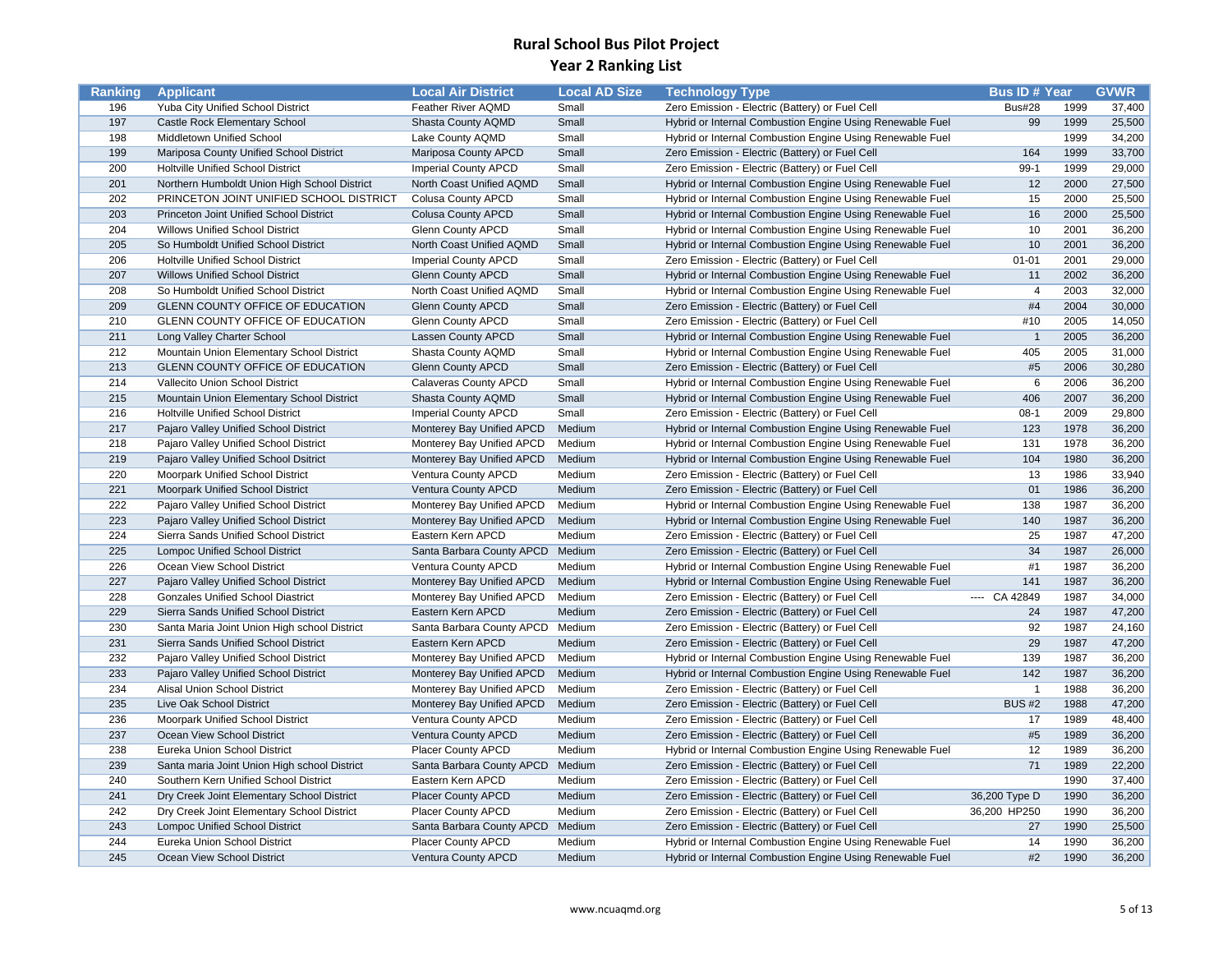| Ranking    | <b>Applicant</b>                                                            | <b>Local Air District</b>                              | <b>Local AD Size</b> | <b>Technology Type</b>                                    | <b>Bus ID# Year</b> |              | <b>GVWR</b>      |
|------------|-----------------------------------------------------------------------------|--------------------------------------------------------|----------------------|-----------------------------------------------------------|---------------------|--------------|------------------|
| 246        | Kernville Union School District                                             | Eastern Kern APCD                                      | Medium               | Hybrid or Internal Combustion Engine Using Renewable Fuel |                     | 1990         | 37,600           |
| 247        | <b>Lompoc Unified School District</b>                                       | Santa Barbara County APCD                              | Medium               | Zero Emission - Electric (Battery) or Fuel Cell           | 26                  | 1990         | 25,500           |
| 248        | Alisal Union School District                                                | Monterey Bay Unified APCD                              | Medium               | Zero Emission - Electric (Battery) or Fuel Cell           |                     | 1990         | 29,000           |
| 249        | Southern Kern Unified School District                                       | Eastern Kern APCD                                      | Medium               | Zero Emission - Electric (Battery) or Fuel Cell           |                     | 1991         | 37,400           |
| 250        | Pajaro Valley Unified School District                                       | Monterey Bay Unified APCD                              | Medium               | Hybrid or Internal Combustion Engine Using Renewable Fuel | 150                 | 1991         | 33,000           |
| 251        | Eureka Union School District                                                | Placer County APCD                                     | Medium               | Hybrid or Internal Combustion Engine Using Renewable Fuel | 15                  | 1991         | 37,200           |
| 252        | Ocean View School District                                                  | Ventura County APCD                                    | Medium               | Zero Emission - Electric (Battery) or Fuel Cell           | #4                  | 1991         | 36,200           |
| 253        | Kernville Union School District                                             | Eastern Kern APCD                                      | Medium               | Hybrid or Internal Combustion Engine Using Renewable Fuel |                     | 1991         | 37,600           |
| 254        | Mojave Unified School District                                              | Eastern Kern APCD                                      | Medium               | Zero Emission - Electric (Battery) or Fuel Cell           | <b>Bus #38</b>      | 1991         | 36,200           |
| 255        | Mojave Unified School District                                              | Eastern Kern APCD                                      | Medium               | Zero Emission - Electric (Battery) or Fuel Cell           | <b>Bus #37</b>      | 1991         | 36,200           |
| 256        | Eureka Union School District                                                | Placer County APCD                                     | Medium               | Hybrid or Internal Combustion Engine Using Renewable Fuel | 16                  | 1991         | 37,600           |
| 257        | <b>Chualar Union School District</b>                                        | Monterey Bay Unified APCD                              | Medium               | Zero Emission - Electric (Battery) or Fuel Cell           | <b>Bus #2</b>       | 1991         | 36,000           |
| 258        | Eureka Union School District                                                | Placer County APCD                                     | Medium               | Hybrid or Internal Combustion Engine Using Renewable Fuel | $\overline{4}$      | 1991         | 37,200           |
| 259        | Santa Cruz City Schools                                                     | Monterey Bay Unified APCD                              | Medium               | Zero Emission - Electric (Battery) or Fuel Cell           | 8                   | 1992         | 37,400           |
| 260        | Kernville Union School District                                             | Eastern Kern APCD                                      | Medium               | Hybrid or Internal Combustion Engine Using Renewable Fuel |                     | 1992         | 37,600           |
| 261        | WOODLAND JOINT UNIFIED SCHOOL DISTRICT                                      | Yolo-Solano AQMD                                       | Medium               | Zero Emission - Electric (Battery) or Fuel Cell           | 895                 | 1993         | 25,500           |
| 262        | <b>Esparto School District</b>                                              | Yolo-Solano AQMD                                       | Medium               | Hybrid or Internal Combustion Engine Using Renewable Fuel |                     | 1993         | 27,500           |
| 263        | Lucerne Valley Unified School District                                      | Mojave Desert AQMD                                     | Medium               | Zero Emission - Electric (Battery) or Fuel Cell           |                     | 1993         | 36,200           |
| 264        | WOODLAND JOINT UNIFIED SCHOOL DISTRICT                                      | Yolo-Solano AQMD                                       | Medium               | Zero Emission - Electric (Battery) or Fuel Cell           | 29                  | 1993         | 26,000           |
| 265        | Santa maria Joint Union High school District                                | Santa Barbara County APCD Medium                       |                      | Zero Emission - Electric (Battery) or Fuel Cell           | 72                  | 1993         | 36,220           |
| 266        | San Luis Obispo County Office of Education                                  | San Luis Obispo County APCC Medium                     |                      | Zero Emission - Electric (Battery) or Fuel Cell           | 43                  | 1993         | 36,220           |
| 267        | Alisal Union School District                                                | Monterey Bay Unified APCD                              | Medium               | Zero Emission - Electric (Battery) or Fuel Cell           | 9                   | 1993         | 36,200           |
| 268        | Alisal Union School District                                                | Monterey Bay Unified APCD                              | Medium               | Zero Emission - Electric (Battery) or Fuel Cell           | 22                  | 1993         | 27,060           |
| 269        | Placer Hills Union School District                                          | <b>Placer County APCD</b>                              | Medium               | Hybrid or Internal Combustion Engine Using Renewable Fuel | #5                  | 1993         | 36,200           |
| 270        | Santa Rita Union School District                                            | Monterey Bay Unified APCD                              | Medium               | Zero Emission - Electric (Battery) or Fuel Cell           | $\overline{1}$      | 1993         | 22,014           |
| 271        | WOODLAND JOINT UNIFIED SCHOOL DISTRICT                                      | Yolo-Solano AQMD                                       | Medium               | Zero Emission - Electric (Battery) or Fuel Cell           | 896                 | 1994         | 21,500           |
| 272        | Ocean View School District                                                  | Ventura County APCD                                    | Medium               | Zero Emission - Electric (Battery) or Fuel Cell           | #7                  | 1994         | 37,400           |
| 273        | Eureka Union School District                                                | <b>Placer County APCD</b>                              | Medium               | Hybrid or Internal Combustion Engine Using Renewable Fuel | 5                   | 1994         | 36,220           |
| 274        | Washington Unified School District                                          | Yolo-Solano AQMD                                       | Medium               | Zero Emission - Electric (Battery) or Fuel Cell           | 23                  | 1994         | 36,200           |
| 275        | Moorpark Unified School District                                            | Ventura County APCD                                    | Medium               | Zero Emission - Electric (Battery) or Fuel Cell           | 19                  | 1994         | 36,200           |
| 276        | Alisal Union School District                                                | Monterey Bay Unified APCD                              | Medium               | Zero Emission - Electric (Battery) or Fuel Cell           | 10                  | 1994         | 36,200           |
| 277        |                                                                             | Placer County APCD                                     | Medium               |                                                           | #1                  | 1994         | 36,200           |
| 278        | Placer Hills Union School District                                          |                                                        |                      | Hybrid or Internal Combustion Engine Using Renewable Fuel | $\overline{2}$      |              |                  |
| 279        | Shandon Joint Unified School District                                       | San Luis Obispo County APCC Medium<br>Yolo-Solano AQMD |                      | Hybrid or Internal Combustion Engine Using Renewable Fuel | $\overline{1}$      | 1995<br>1995 | 37,400<br>25,500 |
|            | <b>Washington Unified School District</b>                                   |                                                        | Medium               | Zero Emission - Electric (Battery) or Fuel Cell           | #9                  | 1995         | 36,200           |
| 280<br>281 | Aromas-San Juan Unified School District                                     | Monterey Bay Unified APCD                              | Medium<br>Medium     | Zero Emission - Electric (Battery) or Fuel Cell           | #1                  | 1995         | 25,500           |
| 282        | <b>Bradley Union School District</b>                                        | Monterey Bay Unified APCD                              |                      | Hybrid or Internal Combustion Engine Using Renewable Fuel | $\overline{1}$      |              |                  |
|            | Solvang School District                                                     | Santa Barbara County APCD Medium                       |                      | Zero Emission - Electric (Battery) or Fuel Cell           |                     | 1995         | 28,000           |
| 283        | Winters Joint Unified School District                                       | Yolo-Solano AQMD                                       | Medium               | Zero Emission - Electric (Battery) or Fuel Cell           | 28                  | 1995<br>1996 | 14,500           |
| 284        | Paso Robles Joint Unified School District                                   | San Luis Obispo County APCC Medium                     |                      | Zero Emission - Electric (Battery) or Fuel Cell           | 42                  |              | 18,000           |
| 285        | Paso Robles Joint Unified School District                                   | San Luis Obispo County APCC Medium                     |                      | Zero Emission - Electric (Battery) or Fuel Cell           | 41                  | 1996         | 18,000           |
| 286        | Eureka Union School District                                                | Placer County APCD                                     | Medium               | Hybrid or Internal Combustion Engine Using Renewable Fuel | 10                  | 1996         | 37,400           |
| 287        | Paso Robles Joint Unified School District                                   | San Luis Obispo County APCC Medium                     |                      | Zero Emission - Electric (Battery) or Fuel Cell           | 37                  | 1996         | 18,000           |
| 288        | Lucia Mar Unified School District                                           | San Luis Obispo County APCC Medium                     |                      | Zero Emission - Electric (Battery) or Fuel Cell           |                     | 1996         | 22,500           |
| 289        | Alisal Union School District                                                | Monterey Bay Unified APCD Medium                       |                      | Zero Emission - Electric (Battery) or Fuel Cell           | 3                   | 1996         | 14,050           |
| 290        | Rio School District                                                         | Ventura County APCD                                    | Medium               | Hybrid or Internal Combustion Engine Using Renewable Fuel | 3                   | 1996         | 21,500           |
| 291        | Lucia Mar Unified School District                                           | San Luis Obispo County APCC Medium                     |                      | Zero Emission - Electric (Battery) or Fuel Cell           |                     | 1996         | 22,500           |
| 292        | Washington Unified School District                                          | Yolo-Solano AQMD                                       | Medium               | Zero Emission - Electric (Battery) or Fuel Cell           | 11A                 | 1996         | 25,500           |
| 293        | SAN LUIS COASTAL UNIFIED SCHOOL DISTRICT San Luis Obispo County APCE Medium |                                                        |                      | Hybrid or Internal Combustion Engine Using Renewable Fuel | 77                  | 1997         | 36,200           |
| 294        | San Luis Coastal Unified Unified School District                            | San Luis Obispo County APCC Medium                     |                      | Hybrid or Internal Combustion Engine Using Renewable Fuel | 75                  | 1997         | 36,200           |
| 295        | SAN LUIS COASTAL UNIFIED SCHOOL DISTRICT San Luis Obispo County APCC Medium |                                                        |                      | Hybrid or Internal Combustion Engine Using Renewable Fuel | 76                  | 1997         | 36,200           |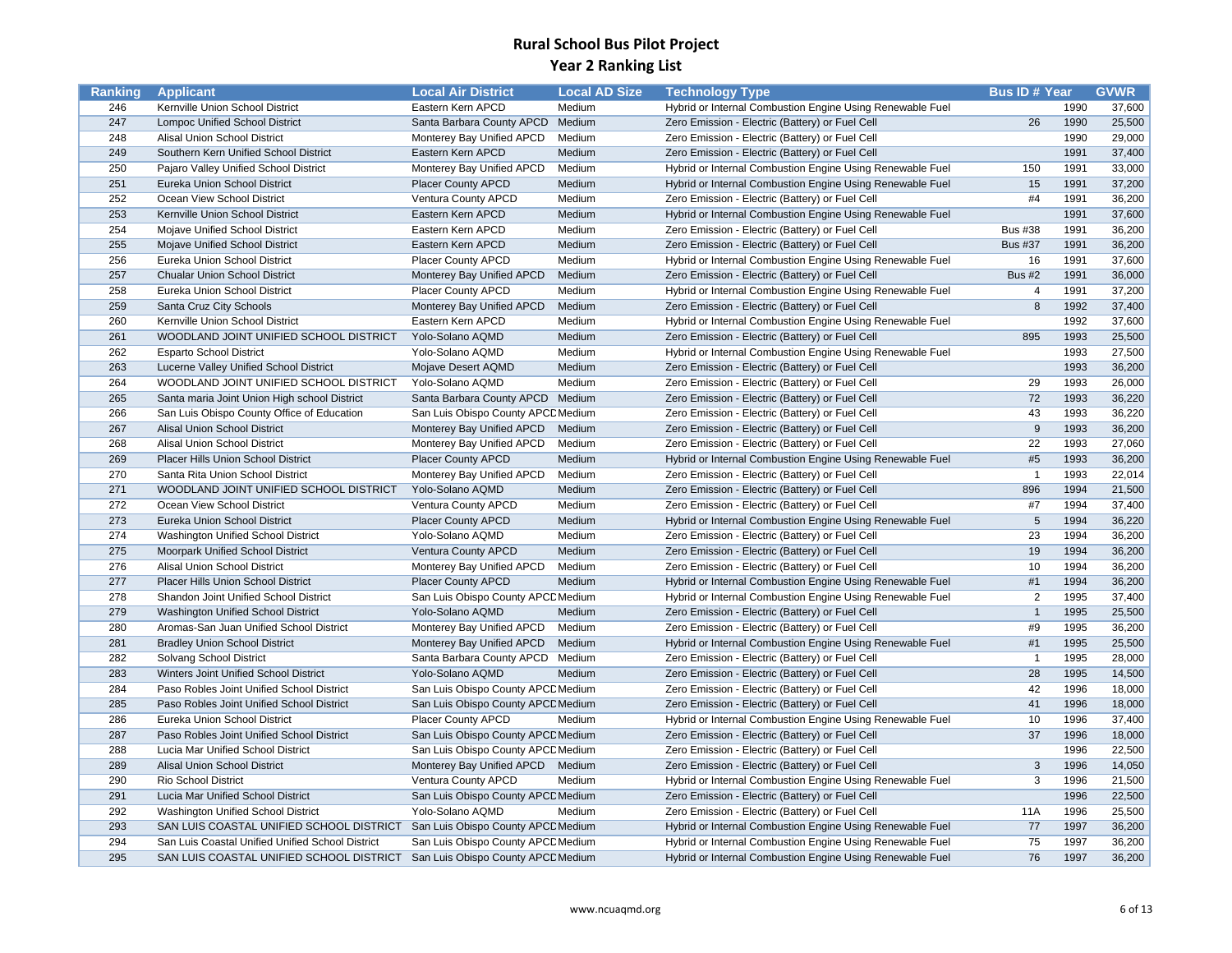| Ranking | <b>Applicant</b>                                                             | <b>Local Air District</b>          | <b>Local AD Size</b> | <b>Technology Type</b>                                    | <b>Bus ID# Year</b> |      | <b>GVWR</b> |
|---------|------------------------------------------------------------------------------|------------------------------------|----------------------|-----------------------------------------------------------|---------------------|------|-------------|
| 296     | Placer Hills Union School District                                           | Placer County APCD                 | Medium               | Hybrid or Internal Combustion Engine Using Renewable Fuel | #982                | 1997 | 19,500      |
| 297     | Lucia Mar Unified School District                                            | San Luis Obispo County APCC Medium |                      | Zero Emission - Electric (Battery) or Fuel Cell           |                     | 1997 | 36,200      |
| 298     | Apple Valley Unified School District                                         | Mojave Desert AQMD                 | Medium               | Hybrid or Internal Combustion Engine Using Renewable Fuel | 64                  | 1997 | 36,200      |
| 299     | Ocean View School District                                                   | Ventura County APCD                | Medium               | Hybrid or Internal Combustion Engine Using Renewable Fuel | #8                  | 1997 | 34,200      |
| 300     | <b>Alisal Union School District</b>                                          | Monterey Bay Unified APCD          | Medium               | Zero Emission - Electric (Battery) or Fuel Cell           | 16                  | 1997 | 25,500      |
| 301     | Alisal Union School District                                                 | Monterey Bay Unified APCD          | Medium               | Zero Emission - Electric (Battery) or Fuel Cell           | 19                  | 1997 | 25,500      |
| 302     | Alisal Union School District                                                 | Monterey Bay Unified APCD          | Medium               | Zero Emission - Electric (Battery) or Fuel Cell           |                     | 1997 | 25,500      |
| 303     | Mid-Placer Public Schools Transp. Agency                                     | <b>Placer County APCD</b>          | Medium               | Hybrid or Internal Combustion Engine Using Renewable Fuel | 112                 | 1997 | 36,200      |
| 304     | Santa Cruz City Schools                                                      | Monterey Bay Unified APCD          | Medium               | Zero Emission - Electric (Battery) or Fuel Cell           | $\overline{1}$      | 1997 | 25,500      |
| 305     | Alisal Union School District                                                 | Monterey Bay Unified APCD          | Medium               | Zero Emission - Electric (Battery) or Fuel Cell           |                     | 1997 | 25,500      |
| 306     | Winters Joint Unified School District                                        | Yolo-Solano AQMD                   | Medium               | Zero Emission - Electric (Battery) or Fuel Cell           | 35                  | 1998 | 19,500      |
| 307     | Eureka Union School District                                                 | <b>Placer County APCD</b>          | Medium               | Hybrid or Internal Combustion Engine Using Renewable Fuel | 22                  | 1998 | 37,600      |
| 308     | Mid-Placer Public Schools Transp. Agency                                     | <b>Placer County APCD</b>          | Medium               | Hybrid or Internal Combustion Engine Using Renewable Fuel | 25                  | 1998 | 30,320      |
| 309     | Moorpark Unified School District                                             | Ventura County APCD                | Medium               | Zero Emission - Electric (Battery) or Fuel Cell           | 06                  | 1998 | 23,500      |
| 310     | Moorpark Unified School District                                             | Ventura County APCD                | Medium               | Zero Emission - Electric (Battery) or Fuel Cell           | 09                  | 1998 | 23,500      |
| 311     | Alisal Union School District                                                 | Monterey Bay Unified APCD          | Medium               | Zero Emission - Electric (Battery) or Fuel Cell           | 11                  | 1998 | 34,200      |
| 312     | Pajaro Valley Unified School District                                        | Monterey Bay Unified APCD          | Medium               | Hybrid or Internal Combustion Engine Using Renewable Fuel | 149                 | 1999 | 33,000      |
| 313     | Pajaro Valley Unified School District                                        | Monterey Bay Unified APCD          | Medium               | Hybrid or Internal Combustion Engine Using Renewable Fuel | 110                 | 1999 | 33,000      |
| 314     | Eureka Union School District                                                 | Placer County APCD                 | Medium               | Hybrid or Internal Combustion Engine Using Renewable Fuel | 21                  | 1999 | 37,600      |
| 315     | Ocean View School District                                                   | Ventura County APCD                | Medium               | Hybrid or Internal Combustion Engine Using Renewable Fuel | #9                  | 1999 | 34,200      |
| 316     | Santa Cruz City Schools                                                      | Monterey Bay Unified APCD          | Medium               | Zero Emission - Electric (Battery) or Fuel Cell           | 12                  | 1999 | 34,000      |
| 317     | Pajaro Valley Unified School District                                        | Monterey Bay Unified APCD          | Medium               | Hybrid or Internal Combustion Engine Using Renewable Fuel | 151                 | 2000 | 33,000      |
| 318     | Eureka Union School District                                                 | Placer County APCD                 | Medium               | Hybrid or Internal Combustion Engine Using Renewable Fuel | 24                  | 2001 | 37,600      |
| 319     | San Lucas Union School District                                              | Monterey Bay Unified APCD          | Medium               | Hybrid or Internal Combustion Engine Using Renewable Fuel | $\overline{1}$      | 2002 | 36,200      |
| 320     | San Luis Obispo County Office of Education                                   | San Luis Obispo County APCC Medium |                      | Hybrid or Internal Combustion Engine Using Renewable Fuel | #30                 | 2003 | 36,200      |
| 321     | SAN LUIS OBISPO COUNTY OFFICE OF EDUCATIC San Luis Obispo County APCC Medium |                                    |                      | Hybrid or Internal Combustion Engine Using Renewable Fuel | #33                 | 2005 | 36,200      |
| 322     | SAN LUIS OBISPO COUNTY OFFICE OF EDUCATIC San Luis Obispo County APCC Medium |                                    |                      | Hybrid or Internal Combustion Engine Using Renewable Fuel | #37                 | 2009 | 36,200      |
| 323     | CHAWANAKEE UNIFIED SCHOOL DISTRICT                                           | San Joaquin Unified APCD           | Large                | Hybrid or Internal Combustion Engine Using Renewable Fuel | $\sqrt{5}$          | 1981 | 35,180      |
| 324     | Roberts Ferry Union Elementary School District                               | San Joaquin Unified APCD           | Large                | Zero Emission - Electric (Battery) or Fuel Cell           | 3                   | 1985 | 34,000      |
| 325     | Ocean View School District                                                   | South Coast AQMD                   | Large                | Zero Emission - Electric (Battery) or Fuel Cell           | 16                  | 1985 | 14,500      |
| 326     | Escondido Union High School District                                         | San Diego County APCD              | Large                | Zero Emission - Electric (Battery) or Fuel Cell           | 781                 | 1985 | 33,940      |
| 327     | <b>Ballico-Cressey School District</b>                                       | San Joaquin Unified APCD           | Large                | Zero Emission - Electric (Battery) or Fuel Cell           | 8                   | 1986 | 36,200      |
| 328     | Yosemite Unified School District                                             | San Joaquin Unified APCD           | Large                | Zero Emission - Electric (Battery) or Fuel Cell           | 23                  | 1986 | 33,280      |
| 329     | <b>Traver Joint Elemementary School District</b>                             | San Joaquin Unified APCD           | Large                | Zero Emission - Electric (Battery) or Fuel Cell           | $\overline{1}$      | 1986 | 28,000      |
| 330     | <b>Taft City School District</b>                                             | San Joaquin Unified APCD           | Large                | Hybrid or Internal Combustion Engine Using Renewable Fuel | <b>Bus #10</b>      | 1986 | 35,200      |
| 331     | <b>Richland School District</b>                                              | San Joaquin Unified APCD           | Large                | Hybrid or Internal Combustion Engine Using Renewable Fuel | <b>FORD B600</b>    | 1986 | 20,200      |
| 332     | Valley Center-Pauma Unified School District                                  | San Diego County APCD              | Large                | Zero Emission - Electric (Battery) or Fuel Cell           | 28                  | 1987 | 34,000      |
| 333     | VALLEY CENTER - PAUMA UNIFIED SCHOOL DIST San Diego County APCD              |                                    | Large                | Zero Emission - Electric (Battery) or Fuel Cell           | 24                  | 1987 | 28,000      |
| 334     | <b>Tulare City School District</b>                                           | San Joaquin Unified APCD           | Large                | Hybrid or Internal Combustion Engine Using Renewable Fuel | 12                  | 1987 | 33,280      |
| 335     | <b>Riverbank Unified</b>                                                     | San Joaquin Unified APCD           | Large                | Hybrid or Internal Combustion Engine Using Renewable Fuel |                     | 1987 | 37,400      |
| 336     | Pleasant View Elementary School District                                     | San Joaquin Unified APCD           | Large                | Zero Emission - Electric (Battery) or Fuel Cell           | 15                  | 1987 | 37,400      |
| 337     | CHAWANAKEE UNIFIED SCHOOL DISTRICT                                           | San Joaquin Unified APCD           | Large                | Zero Emission - Electric (Battery) or Fuel Cell           | $\overline{4}$      | 1987 | 36,200      |
| 338     | Pleasant View Elementary School District                                     | San Joaquin Unified APCD           | Large                | Zero Emission - Electric (Battery) or Fuel Cell           | 14                  | 1987 | 37,400      |
| 339     | <b>Stockton Unified School District</b>                                      | San Joaquin Unified APCD           | Large                | Zero Emission - Electric (Battery) or Fuel Cell           | <b>Bus #86</b>      | 1988 | 37,800      |
| 340     | Lemoore Union High School District                                           | San Joaquin Unified APCD           | Large                | Zero Emission - Electric (Battery) or Fuel Cell           |                     | 1988 | 16,200      |
| 341     | Lemoore Union High School District                                           | San Joaquin Unified APCD           | Large                | Zero Emission - Electric (Battery) or Fuel Cell           |                     | 1988 | 36,200      |
| 342     | Sanger Unified School District                                               | San Joaquin Unified APCD           | Large                | Hybrid or Internal Combustion Engine Using Renewable Fuel |                     | 1988 | 14,500      |
| 343     | <b>Stockton Unified School District</b>                                      | San Joaquin Unified APCD           | Large                | Zero Emission - Electric (Battery) or Fuel Cell           | <b>Bus #87</b>      | 1988 | 37,800      |
| 344     | Sanger Unified School District                                               | San Joaquin Unified APCD           | Large                | Hybrid or Internal Combustion Engine Using Renewable Fuel |                     | 1988 | 14,500      |
| 345     | El Tejon Unified School District                                             | San Joaquin Unified APCD           | Large                | Zero Emission - Electric (Battery) or Fuel Cell           | 11                  | 1988 | 37,400      |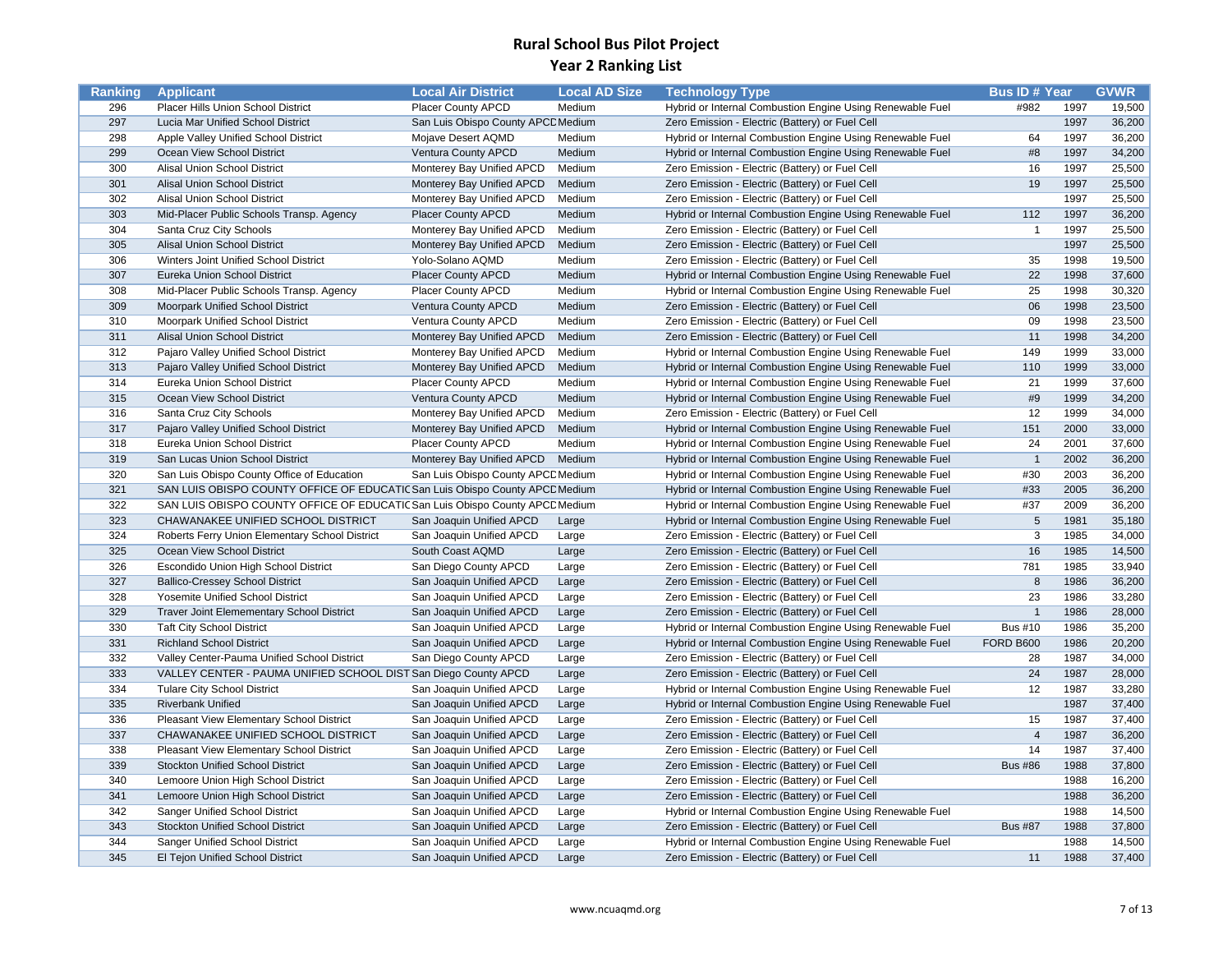| Ranking    | <b>Applicant</b>                                               | <b>Local Air District</b> | <b>Local AD Size</b> | <b>Technology Type</b>                                    | <b>Bus ID# Year</b> |      | <b>GVWR</b>      |
|------------|----------------------------------------------------------------|---------------------------|----------------------|-----------------------------------------------------------|---------------------|------|------------------|
| 346        | <b>Tulare City School District</b>                             | San Joaquin Unified APCD  | Large                | Hybrid or Internal Combustion Engine Using Renewable Fuel |                     | 1988 | 36,200           |
| 347        | <b>Tulare City School District</b>                             | San Joaquin Unified APCD  | Large                | Hybrid or Internal Combustion Engine Using Renewable Fuel | 17                  | 1988 | 36,200           |
| 348        | Reef-Sunset Unified School District                            | San Joaquin Unified APCD  | Large                | Hybrid or Internal Combustion Engine Using Renewable Fuel |                     | 1988 | 37,400           |
| 349        | Golden Valley Unified School District                          | San Joaquin Unified APCD  | Large                | Hybrid or Internal Combustion Engine Using Renewable Fuel | 453                 | 1988 | 47,200           |
| 350        | CHAWANAKEE UNIFIED SCHOOL DISTRICT                             | San Joaquin Unified APCD  | Large                | Hybrid or Internal Combustion Engine Using Renewable Fuel | $\overline{8}$      | 1988 | 36,200           |
| 351        | <b>Richland School District</b>                                | San Joaquin Unified APCD  | Large                | Hybrid or Internal Combustion Engine Using Renewable Fuel | 88 Crown            | 1988 | 36,200           |
| 352        | <b>Central Unified School District</b>                         | San Joaquin Unified APCD  | Large                | Hybrid or Internal Combustion Engine Using Renewable Fuel | 42                  | 1989 | 36,200           |
| 353        | <b>Hilmar Unified School District</b>                          | San Joaquin Unified APCD  | Large                | Hybrid or Internal Combustion Engine Using Renewable Fuel | #11-89              | 1989 | 37,400           |
| 354        | Sanger Unified School District                                 | San Joaquin Unified APCD  | Large                | Hybrid or Internal Combustion Engine Using Renewable Fuel |                     | 1989 | 32,600           |
| 355        | Sanger Unified School District                                 | San Joaquin Unified APCD  | Large                | Hybrid or Internal Combustion Engine Using Renewable Fuel |                     | 1989 | 36,200           |
| 356        | Sanger Unified School District                                 | San Joaquin Unified APCD  | Large                | Hybrid or Internal Combustion Engine Using Renewable Fuel |                     | 1989 | 32,600           |
| 357        | VALLEY CENTER-PAUMA UNIFIED SCHOOL DISTR San Diego County APCD |                           | Large                | Zero Emission - Electric (Battery) or Fuel Cell           | 29                  | 1989 | 36,200           |
| 358        | La Mesa-Spring Valley School District                          | San Diego County APCD     | Large                | Hybrid or Internal Combustion Engine Using Renewable Fuel | #5                  | 1989 | 34,000           |
| 359        | La Mesa-Spring Valley School District                          | San Diego County APCD     | Large                | Hybrid or Internal Combustion Engine Using Renewable Fuel | #9                  | 1989 | 34,000           |
| 360        | Di Giorgio Elementary School District                          | San Joaquin Unified APCD  | Large                | Hybrid or Internal Combustion Engine Using Renewable Fuel | $2 - 89$            | 1989 | 36,200           |
| 361        | Livingston Union School District                               | San Joaquin Unified APCD  | Large                | Zero Emission - Electric (Battery) or Fuel Cell           | $1 - 89$            | 1989 | 33,280           |
| 362        | <b>Tulare City School District</b>                             | San Joaquin Unified APCD  | Large                | Hybrid or Internal Combustion Engine Using Renewable Fuel | 18                  | 1989 | 36,200           |
| 363        | <b>Midway School District</b>                                  | San Joaquin Unified APCD  | Large                | Zero Emission - Electric (Battery) or Fuel Cell           |                     | 1989 | 37,400           |
| 364        | <b>Escondido Union High School District</b>                    | San Diego County APCD     | Large                | Zero Emission - Electric (Battery) or Fuel Cell           | 785                 | 1990 | 37,400           |
| 365        | <b>Clovis Unified School District</b>                          | San Joaquin Unified APCD  | Large                | Hybrid or Internal Combustion Engine Using Renewable Fuel | 89                  | 1990 | 37,400           |
| 366        | <b>LAMONT SCHOOL DISTRICT</b>                                  | San Joaquin Unified APCD  | Large                | Hybrid or Internal Combustion Engine Using Renewable Fuel | 16                  | 1990 | 36,200           |
| 367        | <b>Clovis Unified School District</b>                          | San Joaquin Unified APCD  | Large                | Hybrid or Internal Combustion Engine Using Renewable Fuel | 91                  | 1990 | 37,400           |
| 368        | Galt Joint Union High School District                          | Sacramento Metro AQMD     | Large                | Zero Emission - Electric (Battery) or Fuel Cell           | $\overline{1}$      | 1990 | 37,000           |
| 369        | <b>Clovis Unified School District</b>                          | San Joaquin Unified APCD  | Large                | Hybrid or Internal Combustion Engine Using Renewable Fuel | 88                  | 1990 | 37,400           |
| 370        | Chowchilla Elementary School District                          | San Joaquin Unified APCD  | Large                | Zero Emission - Electric (Battery) or Fuel Cell           | 10                  | 1990 | 29,000           |
| 371        | <b>Hilmar Unified School District</b>                          | San Joaquin Unified APCD  | Large                | Hybrid or Internal Combustion Engine Using Renewable Fuel | $5 - 90$            | 1990 | 37,400           |
| 372        | <b>Clovis Unified School District</b>                          | San Joaquin Unified APCD  | Large                | Hybrid or Internal Combustion Engine Using Renewable Fuel | 94                  | 1990 | 37,400           |
| 373        | <b>Clovis Unified School District</b>                          | San Joaquin Unified APCD  | Large                | Zero Emission - Electric (Battery) or Fuel Cell           | 95                  | 1990 | 37,400           |
| 374        | <b>Island Union Elementary School District</b>                 | San Joaquin Unified APCD  | Large                | Zero Emission - Electric (Battery) or Fuel Cell           | 523                 | 1990 | 37,000           |
| 375        | Central Union Elementary School District                       | San Joaquin Unified APCD  | Large                | Zero Emission - Electric (Battery) or Fuel Cell           | 507                 | 1990 | 37,000           |
| 376        | <b>Clovis Unified School District</b>                          | San Joaquin Unified APCD  | Large                | Hybrid or Internal Combustion Engine Using Renewable Fuel | 93                  | 1990 | 37,400           |
| 377        | Firebaugh-Las Deltas Unified School District                   | San Joaquin Unified APCD  |                      |                                                           | 44-91               | 1990 | 30,000           |
| 378        | HICKMAN COMMUNITY CHARTER DISTRICT                             | San Joaquin Unified APCD  | Large                | Zero Emission - Electric (Battery) or Fuel Cell           | $H-2$               | 1990 |                  |
| 379        |                                                                |                           | Large                | Zero Emission - Electric (Battery) or Fuel Cell           |                     | 1990 | 36,200<br>16,200 |
|            | Lemoore Union High School District                             | San Joaquin Unified APCD  | Large                | Zero Emission - Electric (Battery) or Fuel Cell           | $\overline{2}$      | 1990 |                  |
| 380<br>381 | Sierra Unified School District<br>Ocean View School District   | San Joaquin Unified APCD  | Large                | Hybrid or Internal Combustion Engine Using Renewable Fuel | 14                  | 1990 | 37,400<br>14,500 |
| 382        |                                                                | South Coast AQMD          | Large                | Zero Emission - Electric (Battery) or Fuel Cell           | 29                  | 1990 |                  |
|            | Yosemite Unified School Dist                                   | San Joaquin Unified APCD  | Large                | Zero Emission - Electric (Battery) or Fuel Cell           | 25                  |      | 25,500           |
| 383        | VALLEY CENTER-PAUMA UNIFIED SCHOOL DISTR San Diego County APCD |                           | Large                | Zero Emission - Electric (Battery) or Fuel Cell           |                     | 1990 | 29,800           |
| 384        | Washington Unified School District                             | San Joaquin Unified APCD  | Large                | Zero Emission - Electric (Battery) or Fuel Cell           | <b>WU19</b>         | 1990 | 36,200           |
| 385        | Washington Unified School District                             | San Joaquin Unified APCD  | Large                | Zero Emission - Electric (Battery) or Fuel Cell           | <b>WU20</b>         | 1990 | 36,200           |
| 386        | Chowchilla Union High School District                          | San Joaquin Unified APCD  | Large                | Zero Emission - Electric (Battery) or Fuel Cell           | 8                   | 1990 | 30,000           |
| 387        | <b>Richland School District</b>                                | San Joaquin Unified APCD  | Large                | Hybrid or Internal Combustion Engine Using Renewable Fuel | 90 Crown            | 1990 | 37,400           |
| 388        | Yosemite Unified School District                               | San Joaquin Unified APCD  | Large                | Zero Emission - Electric (Battery) or Fuel Cell           | 30                  | 1990 | 25,500           |
| 389        | <b>Fruitvale School District</b>                               | San Joaquin Unified APCD  | Large                | Zero Emission - Electric (Battery) or Fuel Cell           | Bus #1              | 1990 | 37,400           |
| 390        | Sierra Unified School District                                 | San Joaquin Unified APCD  | Large                | Hybrid or Internal Combustion Engine Using Renewable Fuel | 11                  | 1990 | 37,400           |
| 391        | <b>Riverbank Unified</b>                                       | San Joaquin Unified APCD  | Large                | Hybrid or Internal Combustion Engine Using Renewable Fuel |                     | 1990 | 37,000           |
| 392        | Hughson Unified School District                                | San Joaquin Unified APCD  | Large                | Zero Emission - Electric (Battery) or Fuel Cell           | <b>Bus 23</b>       | 1990 | 23,000           |
| 393        | <b>Clovis Unified School District</b>                          | San Joaquin Unified APCD  | Large                | Zero Emission - Electric (Battery) or Fuel Cell           | 97                  | 1990 | 37,400           |
| 394        | Ocean View School District                                     | South Coast AQMD          | Large                | Zero Emission - Electric (Battery) or Fuel Cell           | 15                  | 1990 | 14,500           |
| 395        | <b>Hughson Unified School District</b>                         | San Joaquin Unified APCD  | Large                | Zero Emission - Electric (Battery) or Fuel Cell           | <b>Bus 24</b>       | 1990 | 23,000           |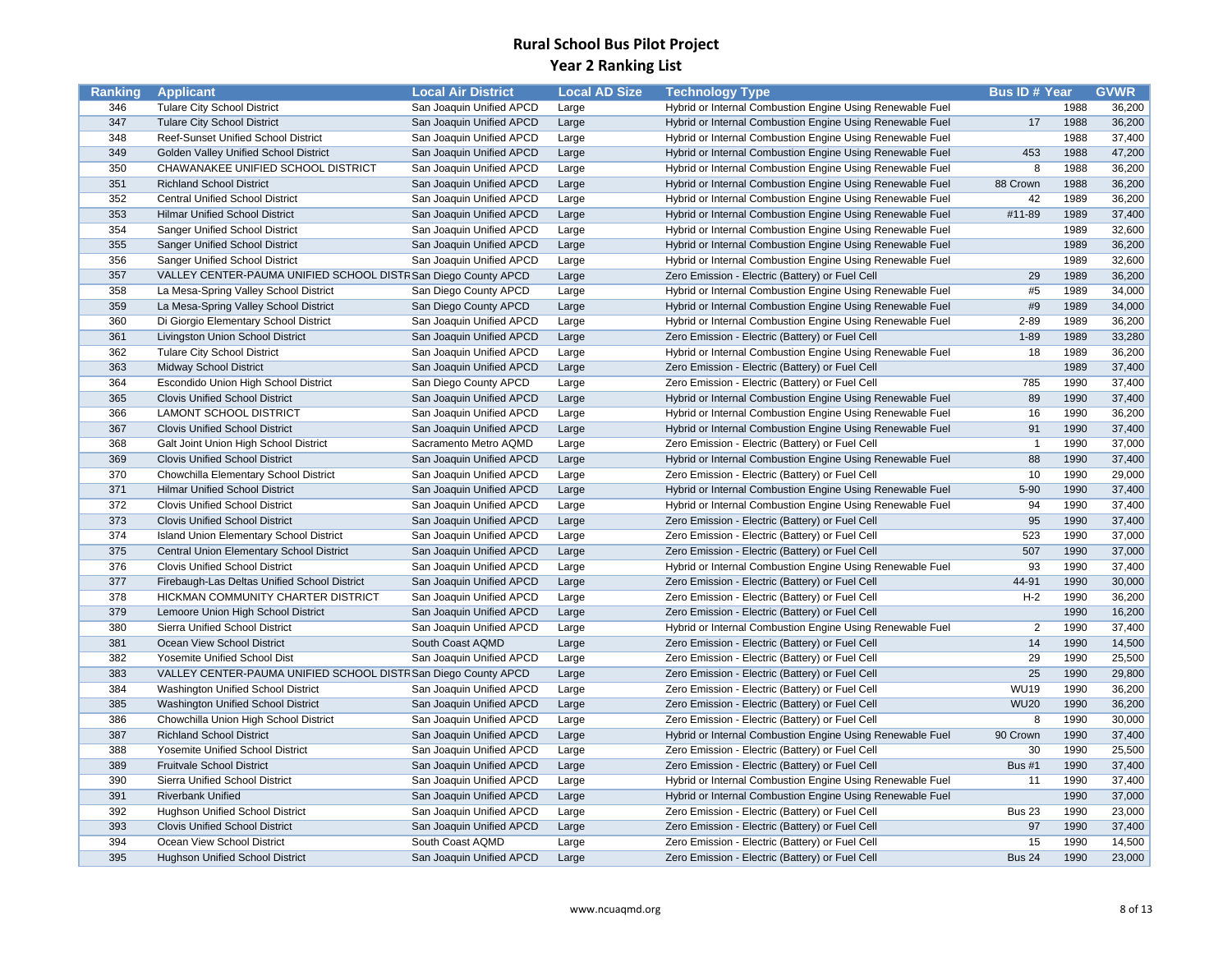| Ranking | <b>Applicant</b>                                               | <b>Local Air District</b> | <b>Local AD Size</b> | <b>Technology Type</b>                                    | <b>Bus ID# Year</b> |      | <b>GVWR</b> |
|---------|----------------------------------------------------------------|---------------------------|----------------------|-----------------------------------------------------------|---------------------|------|-------------|
| 396     | Palo Verde Union Elementary School District                    | San Joaquin Unified APCD  | Large                | Hybrid or Internal Combustion Engine Using Renewable Fuel | #2                  | 1990 | 36,200      |
| 397     | Chowchilla Union High School District                          | San Joaquin Unified APCD  | Large                | Zero Emission - Electric (Battery) or Fuel Cell           | $\overline{7}$      | 1990 | 30,000      |
| 398     | Corcoran Unified School District                               | San Joaquin Unified APCD  | Large                | Zero Emission - Electric (Battery) or Fuel Cell           | #5                  | 1990 | 27,080      |
| 399     | Corcoran Unified School District                               | San Joaquin Unified APCD  | Large                | Zero Emission - Electric (Battery) or Fuel Cell           | #3                  | 1990 | 27,080      |
| 400     | Corcoran Unified School District                               | San Joaquin Unified APCD  | Large                | Zero Emission - Electric (Battery) or Fuel Cell           | #6                  | 1990 | 27,080      |
| 401     | Golden Valley Unified School District                          | San Joaquin Unified APCD  | Large                | Hybrid or Internal Combustion Engine Using Renewable Fuel | 455                 | 1991 | 37,000      |
| 402     | Terra Bella Union Elementary School District                   | San Joaquin Unified APCD  | Large                | Zero Emission - Electric (Battery) or Fuel Cell           | Bus <sub>6</sub>    | 1991 | 32,200      |
| 403     | Saucelito Elementary School District                           | San Joaquin Unified APCD  | Large                | Zero Emission - Electric (Battery) or Fuel Cell           | $\overline{1}$      | 1991 | 25,500      |
| 404     | La Mesa-Spring Valley School District                          | San Diego County APCD     | Large                | Hybrid or Internal Combustion Engine Using Renewable Fuel | #11                 | 1991 | 36,200      |
| 405     | Westside Elementary School District                            | San Joaquin Unified APCD  | Large                | Zero Emission - Electric (Battery) or Fuel Cell           |                     | 1991 | 36,200      |
| 406     | <b>Riverbank Unified</b>                                       | San Joaquin Unified APCD  | Large                | Hybrid or Internal Combustion Engine Using Renewable Fuel |                     | 1991 | 37,000      |
| 407     | Galt Joint Union School District                               | Sacramento Metro AQMD     | Large                | Zero Emission - Electric (Battery) or Fuel Cell           | $E-1$               | 1991 | 36,400      |
| 408     | <b>Hilmar Unified School District</b>                          | San Joaquin Unified APCD  | Large                | Hybrid or Internal Combustion Engine Using Renewable Fuel | $6 - 91$            | 1991 | 36,220      |
| 409     | Lemoore Union High School District                             | San Joaquin Unified APCD  | Large                | Zero Emission - Electric (Battery) or Fuel Cell           |                     | 1991 | 37,000      |
| 410     | Lemoore Union High School District                             | San Joaquin Unified APCD  | Large                | Zero Emission - Electric (Battery) or Fuel Cell           |                     | 1991 | 37,000      |
| 411     | Monson Sultana Union Joint School District                     | San Joaquin Unified APCD  | Large                | Hybrid or Internal Combustion Engine Using Renewable Fuel | $\overline{7}$      | 1991 | 34,900      |
| 412     | Golden Valley Unified School District                          | San Joaquin Unified APCD  | Large                | Hybrid or Internal Combustion Engine Using Renewable Fuel | 17                  | 1991 | 34,900      |
| 413     | <b>Desert Center Unified</b>                                   | South Coast AQMD          | Large                | Hybrid or Internal Combustion Engine Using Renewable Fuel | $\mathbf{3}$        | 1991 | 26,500      |
| 414     | Pond Union School District                                     | San Joaquin Unified APCD  | Large                | Zero Emission - Electric (Battery) or Fuel Cell           | 92                  | 1991 | 36,220      |
| 415     | Coalinga-Huron Unified School District                         | San Joaquin Unified APCD  | Large                | Zero Emission - Electric (Battery) or Fuel Cell           | 921                 | 1992 | 36,220      |
| 416     | Borrego Springs Unified School District                        | San Diego County APCD     | Large                | Hybrid or Internal Combustion Engine Using Renewable Fuel | 292                 | 1992 | 37,400      |
| 417     | Chowchilla Elementary School District                          | San Joaquin Unified APCD  | Large                | Zero Emission - Electric (Battery) or Fuel Cell           | $5\phantom{.0}$     | 1992 | 29,800      |
| 418     | Valley Home Joint School District                              | San Joaquin Unified APCD  | Large                | Hybrid or Internal Combustion Engine Using Renewable Fuel | $\overline{4}$      | 1992 | 28,080      |
| 419     | Firebaugh-Las Deltas Unified School District                   | San Joaquin Unified APCD  | Large                | Zero Emission - Electric (Battery) or Fuel Cell           | 45-92               | 1992 | 37,000      |
| 420     | <b>Riverbank Unified</b>                                       | San Joaquin Unified APCD  | Large                | Hybrid or Internal Combustion Engine Using Renewable Fuel |                     | 1992 | 37,000      |
| 421     | <b>Waterford Unified School District</b>                       | San Joaquin Unified APCD  | Large                | Zero Emission - Electric (Battery) or Fuel Cell           |                     | 1992 | 36,200      |
| 422     | <b>Traver Joint Elemementary School District</b>               | San Joaquin Unified APCD  | Large                | Zero Emission - Electric (Battery) or Fuel Cell           | $93-1$              | 1992 | 36,220      |
| 423     | <b>Denair Unified School District</b>                          | San Joaquin Unified APCD  | Large                | Hybrid or Internal Combustion Engine Using Renewable Fuel |                     | 1992 | 36,200      |
| 424     | <b>Central Unified School District</b>                         | San Joaquin Unified APCD  | Large                | Hybrid or Internal Combustion Engine Using Renewable Fuel | 14                  | 1993 | 37,400      |
| 425     | <b>Sanger Unified School District</b>                          | San Joaquin Unified APCD  | Large                | Hybrid or Internal Combustion Engine Using Renewable Fuel |                     | 1993 | 36,200      |
| 426     | <b>Central Unified School District</b>                         | San Joaquin Unified APCD  | Large                | Hybrid or Internal Combustion Engine Using Renewable Fuel | 11                  | 1993 | 37,400      |
| 427     | <b>Sanger Unified School District</b>                          | San Joaquin Unified APCD  | Large                | Hybrid or Internal Combustion Engine Using Renewable Fuel |                     | 1993 | 36,200      |
| 428     | <b>Central Unified School District</b>                         | San Joaquin Unified APCD  | Large                | Hybrid or Internal Combustion Engine Using Renewable Fuel | 38                  | 1993 | 37,400      |
| 429     | <b>Stockton Unified School District</b>                        | San Joaquin Unified APCD  | Large                | Zero Emission - Electric (Battery) or Fuel Cell           | <b>Bus #10</b>      | 1993 | 37,800      |
| 430     | Golden Valley Unified School District                          | San Joaquin Unified APCD  | Large                | Hybrid or Internal Combustion Engine Using Renewable Fuel | 37                  | 1993 | 37,400      |
| 431     | Borrego Springs Unified School District                        | San Diego County APCD     | Large                | Hybrid or Internal Combustion Engine Using Renewable Fuel | $3 - 94$            | 1993 | 37,400      |
| 432     | Raymond Knowles Elementary School District                     | San Joaquin Unified APCD  | Large                | Hybrid or Internal Combustion Engine Using Renewable Fuel | 3                   | 1993 | 25,500      |
| 433     | Coalinga-Huron Unified School District                         | San Joaquin Unified APCD  | Large                | Zero Emission - Electric (Battery) or Fuel Cell           | 932                 | 1993 | 36,220      |
| 434     | CAJON VALLEY UNION SCHOOL DISTRICT                             | San Diego County APCD     | Large                | Zero Emission - Electric (Battery) or Fuel Cell           | $3 - 92$            | 1993 | 36,200      |
| 435     | Golden Valley Unified School District                          | San Joaquin Unified APCD  | Large                | Zero Emission - Electric (Battery) or Fuel Cell           | 26                  | 1993 | 37,060      |
| 436     | Golden Valley Unified School District                          | San Joaquin Unified APCD  | Large                | Zero Emission - Electric (Battery) or Fuel Cell           | 11                  | 1993 | 37,400      |
| 437     | VALLEY CENTER-PAUMA UNIFIED SCHOOL DISTR San Diego County APCD |                           | Large                | Zero Emission - Electric (Battery) or Fuel Cell           | 30                  | 1993 | 36,200      |
| 438     | Coalinga-Huron Unified School District                         | San Joaquin Unified APCD  | Large                | Zero Emission - Electric (Battery) or Fuel Cell           | 931                 | 1993 | 36,220      |
| 439     | Coalinga-Huron Unified School District                         | San Joaquin Unified APCD  | Large                | Zero Emission - Electric (Battery) or Fuel Cell           | 933                 | 1993 | 36,220      |
| 440     | Golden Valley Unified School District                          | San Joaquin Unified APCD  | Large                | Zero Emission - Electric (Battery) or Fuel Cell           | 12                  | 1993 | 37,400      |
| 441     | <b>Taft City School District</b>                               | San Joaquin Unified APCD  | Large                | Zero Emission - Electric (Battery) or Fuel Cell           | <b>Bus #4</b>       | 1993 | 36,200      |
| 442     | Washington Colony School District                              | San Joaquin Unified APCD  | Large                | Zero Emission - Electric (Battery) or Fuel Cell           | $\overline{2}$      | 1993 | 37,400      |
| 443     | <b>Fruitvale School District</b>                               | San Joaquin Unified APCD  | Large                | Zero Emission - Electric (Battery) or Fuel Cell           | <b>Bus #8</b>       | 1993 | 36,200      |
| 444     | LAMONT SCHOOL DISTRICT                                         | San Joaquin Unified APCD  | Large                | Hybrid or Internal Combustion Engine Using Renewable Fuel | 17                  | 1993 | 36,220      |
| 445     | <b>McFarland Unified School District</b>                       | San Joaquin Unified APCD  | Large                | Zero Emission - Electric (Battery) or Fuel Cell           | $\overline{4}$      | 1993 | 36,200      |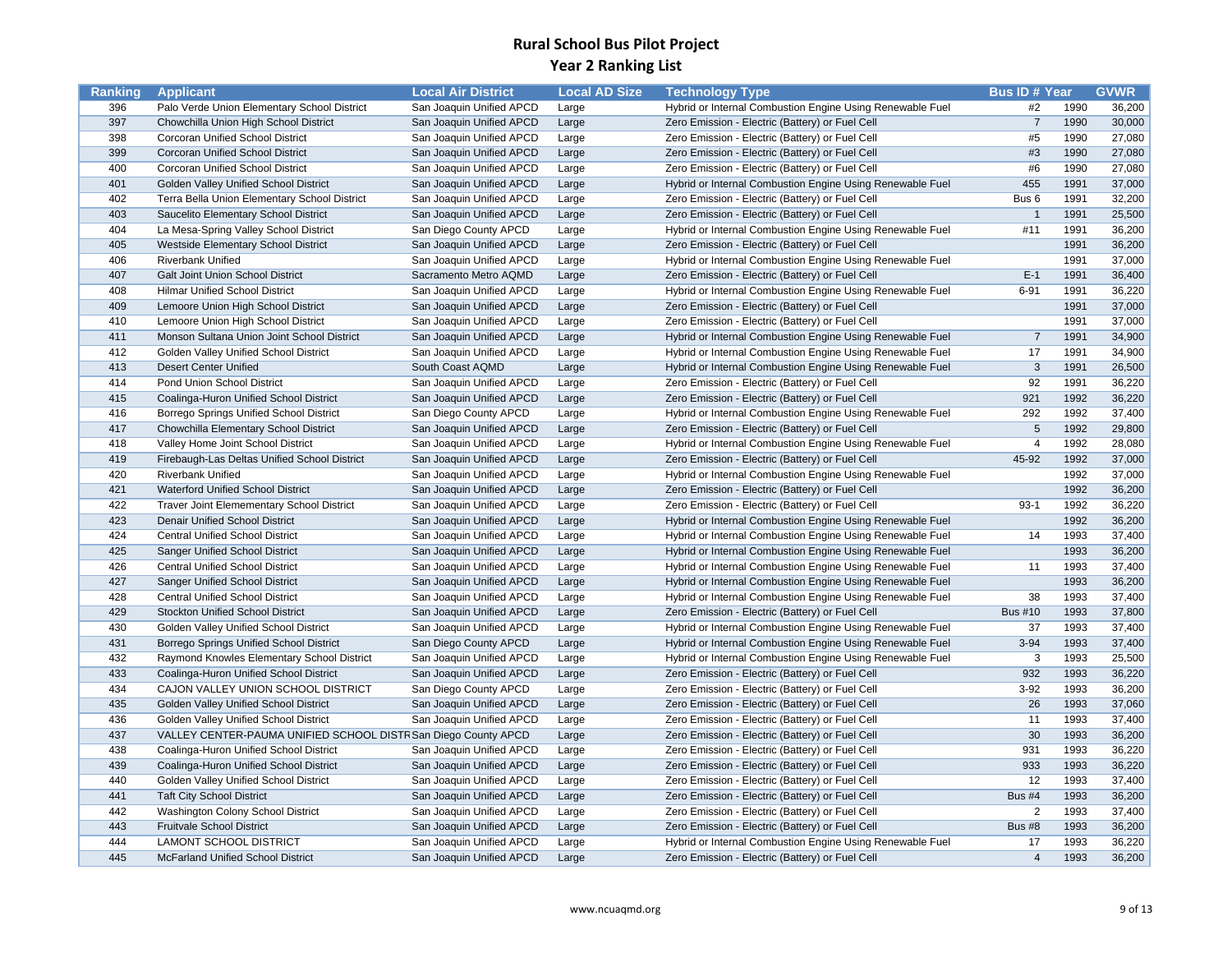| Ranking | <b>Applicant</b>                                               | <b>Local Air District</b> | <b>Local AD Size</b> | <b>Technology Type</b>                                    | <b>Bus ID# Year</b>     |      | <b>GVWR</b> |
|---------|----------------------------------------------------------------|---------------------------|----------------------|-----------------------------------------------------------|-------------------------|------|-------------|
| 446     | <b>Richland School District</b>                                | San Joaquin Unified APCD  | Large                | Hybrid or Internal Combustion Engine Using Renewable Fuel | 93 Thomas               | 1993 | 36,200      |
| 447     | <b>Fruitvale School District</b>                               | San Joaquin Unified APCD  | Large                | Zero Emission - Electric (Battery) or Fuel Cell           | Bus $#4$                | 1993 | 37,400      |
| 448     | Southwest Transportation Agency                                | San Joaquin Unified APCD  | Large                | Zero Emission - Electric (Battery) or Fuel Cell           | <b>SW13</b>             | 1994 | 37,400      |
| 449     | <b>Hilmar Unified School District</b>                          | San Joaquin Unified APCD  | Large                | Hybrid or Internal Combustion Engine Using Renewable Fuel | 10-94                   | 1994 | 36,220      |
| 450     | VALLEY CENTER-PAUMA UNIFIED SCHOOL DISTR San Diego County APCD |                           | Large                | Zero Emission - Electric (Battery) or Fuel Cell           | $\overline{2}$          | 1994 | 34,200      |
| 451     | Borrego Springs Unified School District                        | San Diego County APCD     | Large                | Hybrid or Internal Combustion Engine Using Renewable Fuel | $1 - 95$                | 1994 | 33,000      |
| 452     | <b>Riverbank Unified</b>                                       | San Joaquin Unified APCD  | Large                | Hybrid or Internal Combustion Engine Using Renewable Fuel |                         | 1994 | 37,000      |
| 453     | <b>McFarland Unified School District</b>                       | San Joaquin Unified APCD  | Large                | Zero Emission - Electric (Battery) or Fuel Cell           | $\overline{2}$          | 1994 | 36,200      |
| 454     | Westminster School District                                    | South Coast AQMD          | Large                | Hybrid or Internal Combustion Engine Using Renewable Fuel | 11                      | 1994 | 16,291      |
| 455     | <b>Waterford Unified School District</b>                       | San Joaquin Unified APCD  | Large                | Zero Emission - Electric (Battery) or Fuel Cell           |                         | 1994 | 36,200      |
| 456     | West County Transportation Agency                              | Bay Area AQMD             | Large                | Hybrid or Internal Combustion Engine Using Renewable Fuel | 76                      | 1994 | 36,200      |
| 457     | Alpaugh Unified School District                                | San Joaquin Unified APCD  | Large                | Hybrid or Internal Combustion Engine Using Renewable Fuel | <b>BUS#3</b>            | 1994 | 36,200      |
| 458     | Lemoore Union High School District                             | San Joaquin Unified APCD  | Large                | Zero Emission - Electric (Battery) or Fuel Cell           |                         | 1994 | 37,600      |
| 459     | Chowchilla ElementarySchool District                           | San Joaquin Unified APCD  | Large                | Zero Emission - Electric (Battery) or Fuel Cell           | $\overline{2}$          | 1995 | 25,500      |
| 460     | Southwest Transportation Agency                                | San Joaquin Unified APCD  | Large                | Zero Emission - Electric (Battery) or Fuel Cell           | <b>SW14</b>             | 1995 | 37,400      |
| 461     | Chowchilla Elementary School District                          | San Joaquin Unified APCD  | Large                | Zero Emission - Electric (Battery) or Fuel Cell           | $\mathbf{1}$            | 1995 | 29,800      |
| 462     | Lemoore Union High School District                             | San Joaquin Unified APCD  | Large                | Zero Emission - Electric (Battery) or Fuel Cell           |                         | 1995 | 36,220      |
| 463     | Terra Bella Union Elementary School District                   | San Joaquin Unified APCD  | Large                | Zero Emission - Electric (Battery) or Fuel Cell           | Bus 7                   | 1995 | 25,500      |
| 464     | West County Transportation Agency                              | Bay Area AQMD             | Large                | Hybrid or Internal Combustion Engine Using Renewable Fuel | 48                      | 1995 | 35,000      |
| 465     | VALLEY CENTER-PAUMA UNIFIED SCHOOL DISTR San Diego County APCD |                           | Large                | Zero Emission - Electric (Battery) or Fuel Cell           | 27                      | 1995 | 25,500      |
| 466     | <b>Empire Union School District</b>                            | San Joaquin Unified APCD  | Large                | Hybrid or Internal Combustion Engine Using Renewable Fuel | 17                      | 1995 | 36,220      |
| 467     | Merced River Union Elementary School District                  | San Joaquin Unified APCD  | Large                | Zero Emission - Electric (Battery) or Fuel Cell           | $95 - 5$                | 1995 | 29,000      |
| 468     | West County Transportation Agency                              | Bay Area AQMD             | Large                | Hybrid or Internal Combustion Engine Using Renewable Fuel | 9                       | 1995 | 30,000      |
| 469     | Twin Rivers Unified School District                            | Sacramento Metro AQMD     | Large                | Zero Emission - Electric (Battery) or Fuel Cell           | 20                      | 1996 | 36,220      |
| 470     | Chowchilla Elementary School District                          | San Joaquin Unified APCD  | Large                | Zero Emission - Electric (Battery) or Fuel Cell           | $\overline{7}$          | 1996 | 29,800      |
| 471     | Golden Valley Unified School District                          | San Joaquin Unified APCD  | Large                | Zero Emission - Electric (Battery) or Fuel Cell           | 456                     | 1996 | 37,600      |
| 472     | <b>Hilmar Unified School District</b>                          | San Joaquin Unified APCD  | Large                | Hybrid or Internal Combustion Engine Using Renewable Fuel | 12-96                   | 1996 | 35,220      |
| 473     | mountain empire unified school district                        | San Diego County APCD     | Large                | Hybrid or Internal Combustion Engine Using Renewable Fuel | $5 - 7$                 | 1996 | 36,200      |
| 474     | Firebaugh-Las Deltas Unified School District                   | San Joaquin Unified APCD  | Large                | Hybrid or Internal Combustion Engine Using Renewable Fuel | 47-96                   | 1996 | 37,400      |
| 475     | CAJON VALLEY UNION SCHOOL DISTRICT                             | San Diego County APCD     | Large                | Zero Emission - Electric (Battery) or Fuel Cell           | 536                     | 1996 | 21,500      |
| 476     | Coalinga-Huron Unified School District                         | San Joaquin Unified APCD  | Large                | Zero Emission - Electric (Battery) or Fuel Cell           | 962                     | 1996 | 37,400      |
| 477     | CAJON VALLEY UNION SCHOOL DISTRICT                             | San Diego County APCD     | Large                | Zero Emission - Electric (Battery) or Fuel Cell           | 535                     | 1996 | 21,500      |
| 478     | Coalinga-Huron Unified School District                         | San Joaquin Unified APCD  | Large                | Zero Emission - Electric (Battery) or Fuel Cell           | 961                     | 1996 | 37,400      |
| 479     | Washington Unified School District                             | San Joaquin Unified APCD  | Large                | Zero Emission - Electric (Battery) or Fuel Cell           | <b>WU22</b>             | 1996 | 37,400      |
| 480     | Kingsburg Elementary Charter School District                   | San Joaquin Unified APCD  | Large                | Zero Emission - Electric (Battery) or Fuel Cell           | K4                      | 1996 | 37,400      |
| 481     | <b>Outside Creek School</b>                                    | San Joaquin Unified APCD  | Large                | Zero Emission - Electric (Battery) or Fuel Cell           | 8434                    | 1996 | 33,220      |
| 482     | <b>Mendota Unified School District</b>                         | San Joaquin Unified APCD  | Large                | Zero Emission - Electric (Battery) or Fuel Cell           |                         | 1996 | 34,200      |
| 483     | West Park Elementary School District                           | San Joaquin Unified APCD  | Large                | Zero Emission - Electric (Battery) or Fuel Cell           | WP1                     | 1996 | 34,200      |
| 484     | <b>Fruitvale School District</b>                               | San Joaquin Unified APCD  | Large                | Zero Emission - Electric (Battery) or Fuel Cell           | <b>Bus #9</b>           | 1996 | 33,000      |
| 485     | Woodville Union School District                                | San Joaquin Unified APCD  | Large                | Zero Emission - Electric (Battery) or Fuel Cell           |                         | 1996 | 36,200      |
| 486     | <b>Taft City School District</b>                               | San Joaquin Unified APCD  | Large                | Zero Emission - Electric (Battery) or Fuel Cell           | <b>Bus #2</b>           | 1996 | 34,200      |
| 487     | <b>Richland School District</b>                                | San Joaquin Unified APCD  | Large                | Hybrid or Internal Combustion Engine Using Renewable Fuel | <b>36 International</b> | 1996 | 19,660      |
| 488     | Mendota Unified School District                                | San Joaquin Unified APCD  | Large                | Zero Emission - Electric (Battery) or Fuel Cell           |                         | 1996 | 34,200      |
| 489     | Mendota Unified School District                                | San Joaquin Unified APCD  | Large                | Zero Emission - Electric (Battery) or Fuel Cell           |                         | 1996 | 14,050      |
| 490     | Denair Unified School District                                 | San Joaquin Unified APCD  | Large                | Hybrid or Internal Combustion Engine Using Renewable Fuel |                         | 1996 | 36,200      |
| 491     | Lemoore Union High School District                             | San Joaquin Unified APCD  | Large                | Zero Emission - Electric (Battery) or Fuel Cell           |                         | 1996 | 37,400      |
| 492     | <b>Central Unified School District</b>                         | San Joaquin Unified APCD  | Large                | Hybrid or Internal Combustion Engine Using Renewable Fuel | 25                      | 1997 | 36,200      |
| 493     | <b>Central Unified School District</b>                         | San Joaquin Unified APCD  | Large                | Hybrid or Internal Combustion Engine Using Renewable Fuel | 19                      | 1997 | 36,200      |
| 494     | <b>Central Unified School District</b>                         | San Joaquin Unified APCD  | Large                | Hybrid or Internal Combustion Engine Using Renewable Fuel | 26                      | 1997 | 36,200      |
| 495     | Shoreline Unified School District                              | Bay Area AQMD             | Large                | Hybrid or Internal Combustion Engine Using Renewable Fuel | $1 - 97$                | 1997 | 36,220      |
|         |                                                                |                           |                      |                                                           |                         |      |             |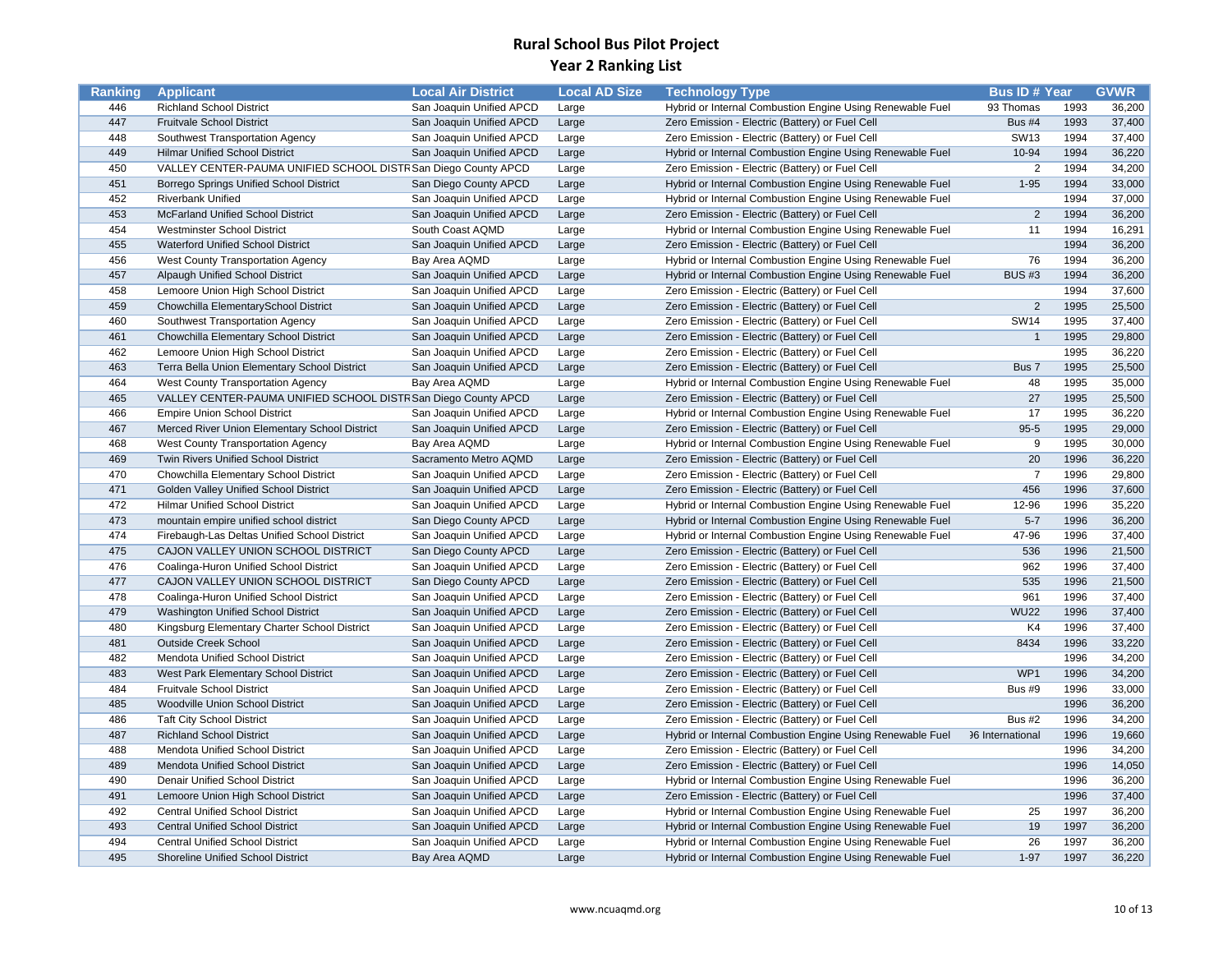| Ranking | <b>Applicant</b>                                                          | <b>Local Air District</b> | <b>Local AD Size</b> | <b>Technology Type</b>                                    | <b>Bus ID# Year</b> |      | <b>GVWR</b> |
|---------|---------------------------------------------------------------------------|---------------------------|----------------------|-----------------------------------------------------------|---------------------|------|-------------|
| 496     | <b>Central Unified School District</b>                                    | San Joaquin Unified APCD  | Large                | Hybrid or Internal Combustion Engine Using Renewable Fuel | 28                  | 1997 | 36,200      |
| 497     | Southwest Transportation Agency                                           | San Joaquin Unified APCD  | Large                | Zero Emission - Electric (Battery) or Fuel Cell           | <b>SW15</b>         | 1997 | 37,400      |
| 498     | Redlands Unified School District                                          | South Coast AQMD          | Large                | Zero Emission - Electric (Battery) or Fuel Cell           |                     | 1997 | 36,200      |
| 499     | Lemoore Union High School District                                        | San Joaquin Unified APCD  | Large                | Zero Emission - Electric (Battery) or Fuel Cell           |                     | 1997 | 36,200      |
| 500     | Orange Unified School District                                            | South Coast AQMD          | Large                | Hybrid or Internal Combustion Engine Using Renewable Fuel | 28                  | 1997 | 36,200      |
| 501     | <b>Hemet Unified School District</b>                                      | South Coast AQMD          | Large                | Hybrid or Internal Combustion Engine Using Renewable Fuel | 19701               | 1997 | 36,200      |
| 502     | Lemoore Union High School District                                        | San Joaquin Unified APCD  | Large                | Zero Emission - Electric (Battery) or Fuel Cell           |                     | 1997 | 37,400      |
| 503     | Waterford Unified School District                                         | San Joaquin Unified APCD  | Large                | Zero Emission - Electric (Battery) or Fuel Cell           |                     | 1997 | 36,200      |
| 504     | <b>Merced City School District</b>                                        | San Joaquin Unified APCD  | Large                | Zero Emission - Electric (Battery) or Fuel Cell           |                     | 1997 | 36,200      |
| 505     | <b>Gilroy Unified School District</b>                                     | Bay Area AQMD             | Large                | Hybrid or Internal Combustion Engine Using Renewable Fuel |                     | 1997 | 34,200      |
| 506     | Merced City School District                                               | San Joaquin Unified APCD  | Large                | Zero Emission - Electric (Battery) or Fuel Cell           |                     | 1997 | 36,200      |
| 507     | Merced City School District                                               | San Joaquin Unified APCD  | Large                | Zero Emission - Electric (Battery) or Fuel Cell           |                     | 1997 | 36,200      |
| 508     | Dehesa School District                                                    | San Diego County APCD     | Large                | Zero Emission - Electric (Battery) or Fuel Cell           | $\overline{7}$      | 1997 | 31,000      |
| 509     | <b>Westminster School District</b>                                        | South Coast AQMD          | Large                | Hybrid or Internal Combustion Engine Using Renewable Fuel | 9                   | 1997 | 16,610      |
| 510     | <b>Westminster School District</b>                                        | South Coast AQMD          | Large                | Hybrid or Internal Combustion Engine Using Renewable Fuel | 13                  | 1997 | 16,250      |
| 511     | <b>Gilroy Unified School District</b>                                     | Bay Area AQMD             | Large                | Hybrid or Internal Combustion Engine Using Renewable Fuel |                     | 1997 | 30,000      |
| 512     | <b>Gilroy Unified School District</b>                                     | Bay Area AQMD             | Large                | Hybrid or Internal Combustion Engine Using Renewable Fuel |                     | 1997 | 34,200      |
| 513     | Raymond Knowles Union Elementary School District San Joaquin Unified APCD |                           | Large                | Hybrid or Internal Combustion Engine Using Renewable Fuel | 21                  | 1997 | 25,500      |
| 514     | West County Transportation Agency                                         | Bay Area AQMD             | Large                | Hybrid or Internal Combustion Engine Using Renewable Fuel | 10                  | 1997 | 35,000      |
| 515     | <b>West County Transportation Agency</b>                                  | Bay Area AQMD             | Large                | Hybrid or Internal Combustion Engine Using Renewable Fuel | 60                  | 1997 | 30,000      |
| 516     | Oceanside Unified School District                                         | San Diego County APCD     | Large                | Zero Emission - Electric (Battery) or Fuel Cell           | 591                 | 1997 | 36,200      |
| 517     | <b>Hilmar Unified School District</b>                                     | San Joaquin Unified APCD  | Large                | Hybrid or Internal Combustion Engine Using Renewable Fuel | 14-98               | 1998 | 37,600      |
| 518     | Sanger Unified School District                                            | San Joaquin Unified APCD  | Large                | Hybrid or Internal Combustion Engine Using Renewable Fuel |                     | 1998 | 19,500      |
| 519     | CAJON VALLEY UNION SCHOOL DISTRICT                                        | San Diego County APCD     | Large                | Zero Emission - Electric (Battery) or Fuel Cell           | 539                 | 1998 | 25,500      |
| 520     | <b>Redlands Unified School District</b>                                   | South Coast AQMD          | Large                | Zero Emission - Electric (Battery) or Fuel Cell           |                     | 1998 | 36,200      |
| 521     | CAJON VALLEY UNION SCHOOL DISTRICT                                        | San Diego County APCD     | Large                | Zero Emission - Electric (Battery) or Fuel Cell           | 541                 | 1998 | 25,500      |
| 522     | VALLEY CENTER-PAUMA UNIFIED SCHOOL DISTR San Diego County APCD            |                           | Large                | Zero Emission - Electric (Battery) or Fuel Cell           | 41                  | 1998 | 36,200      |
| 523     | <b>Gustine Unified School District</b>                                    | San Joaquin Unified APCD  | Large                | Zero Emission - Electric (Battery) or Fuel Cell           | 98-4                | 1998 | 34,200      |
| 524     | CAJON VALLEY UNION SCHOOL DISTRICT                                        | San Diego County APCD     | Large                | Zero Emission - Electric (Battery) or Fuel Cell           | 540                 | 1998 | 25,500      |
| 525     | <b>Sanger Unified School District</b>                                     | San Joaquin Unified APCD  | Large                | Hybrid or Internal Combustion Engine Using Renewable Fuel |                     | 1998 | 19,500      |
| 526     | <b>Hemet Unified School District</b>                                      | South Coast AQMD          | Large                | Zero Emission - Electric (Battery) or Fuel Cell           | 19806               | 1998 | 34,200      |
| 527     | <b>Hemet Unified School District</b>                                      | South Coast AQMD          | Large                | Hybrid or Internal Combustion Engine Using Renewable Fuel | 19802               | 1998 | 34,200      |
| 528     | VALLEY CENTER-PAUMA UNIFIED SCHOOL DISTR San Diego County APCD            |                           | Large                | Zero Emission - Electric (Battery) or Fuel Cell           | 40                  | 1998 | 36,200      |
| 529     | Shoreline Unified School District                                         | Bay Area AQMD             | Large                | Hybrid or Internal Combustion Engine Using Renewable Fuel | $1 - 98$            | 1998 | 36,220      |
| 530     | Cajon Valley Union School District                                        | San Diego County APCD     | Large                | Zero Emission - Electric (Battery) or Fuel Cell           | 507                 | 1998 | 36,200      |
| 531     | <b>Mendota Unified School Distict</b>                                     | San Joaquin Unified APCD  | Large                | Zero Emission - Electric (Battery) or Fuel Cell           |                     | 1998 | 34,200      |
| 532     | Coalinga-Huron Unified School District                                    | San Joaquin Unified APCD  | Large                | Zero Emission - Electric (Battery) or Fuel Cell           | 983                 | 1998 | 14,050      |
| 533     | <b>Hemet Unified School District</b>                                      | South Coast AQMD          | Large                | Zero Emission - Electric (Battery) or Fuel Cell           | 19807               | 1998 | 34,200      |
| 534     | <b>Hemet Unified School District</b>                                      | South Coast AQMD          | Large                | Hybrid or Internal Combustion Engine Using Renewable Fuel | 19803               | 1998 | 34,200      |
| 535     | Terra Bella Union Elementary School District                              | San Joaquin Unified APCD  | Large                | Zero Emission - Electric (Battery) or Fuel Cell           | $\overline{2}$      | 1998 | 36,200      |
| 536     | San Marcos Unified School District                                        | San Diego County APCD     | Large                | Zero Emission - Electric (Battery) or Fuel Cell           | 9810                | 1998 | 37,000      |
| 537     | Kingsburg Elementary Charter School District                              | San Joaquin Unified APCD  | Large                | Zero Emission - Electric (Battery) or Fuel Cell           | K <sub>1</sub>      | 1998 | 37,400      |
| 538     | <b>Maple Schoool District</b>                                             | San Joaquin Unified APCD  | Large                | Hybrid or Internal Combustion Engine Using Renewable Fuel |                     | 1998 | 30,000      |
| 539     | Kings River Union Elementary School District                              | San Joaquin Unified APCD  | Large                | Hybrid or Internal Combustion Engine Using Renewable Fuel | Bus 2               | 1998 | 36,200      |
| 540     | San Marcos Unified School District                                        | San Diego County APCD     | Large                | Zero Emission - Electric (Battery) or Fuel Cell           | 9808                | 1998 | 37,000      |
| 541     | San Marcos Unified School District                                        | San Diego County APCD     | Large                | Zero Emission - Electric (Battery) or Fuel Cell           | 9812                | 1998 | 37,000      |
| 542     | San Marcos Unified School District                                        | San Diego County APCD     | Large                | Zero Emission - Electric (Battery) or Fuel Cell           | 9807                | 1998 | 37,000      |
| 543     | San Marcos Unified School District                                        | San Diego County APCD     | Large                | Zero Emission - Electric (Battery) or Fuel Cell           | 9809                | 1998 | 37,000      |
| 544     | San Marcos Unified School District                                        | San Diego County APCD     | Large                | Zero Emission - Electric (Battery) or Fuel Cell           | 9813                | 1998 | 27,000      |
| 545     | San Marcos Unified School District                                        | San Diego County APCD     | Large                | Zero Emission - Electric (Battery) or Fuel Cell           | 9811                | 1998 | 37,000      |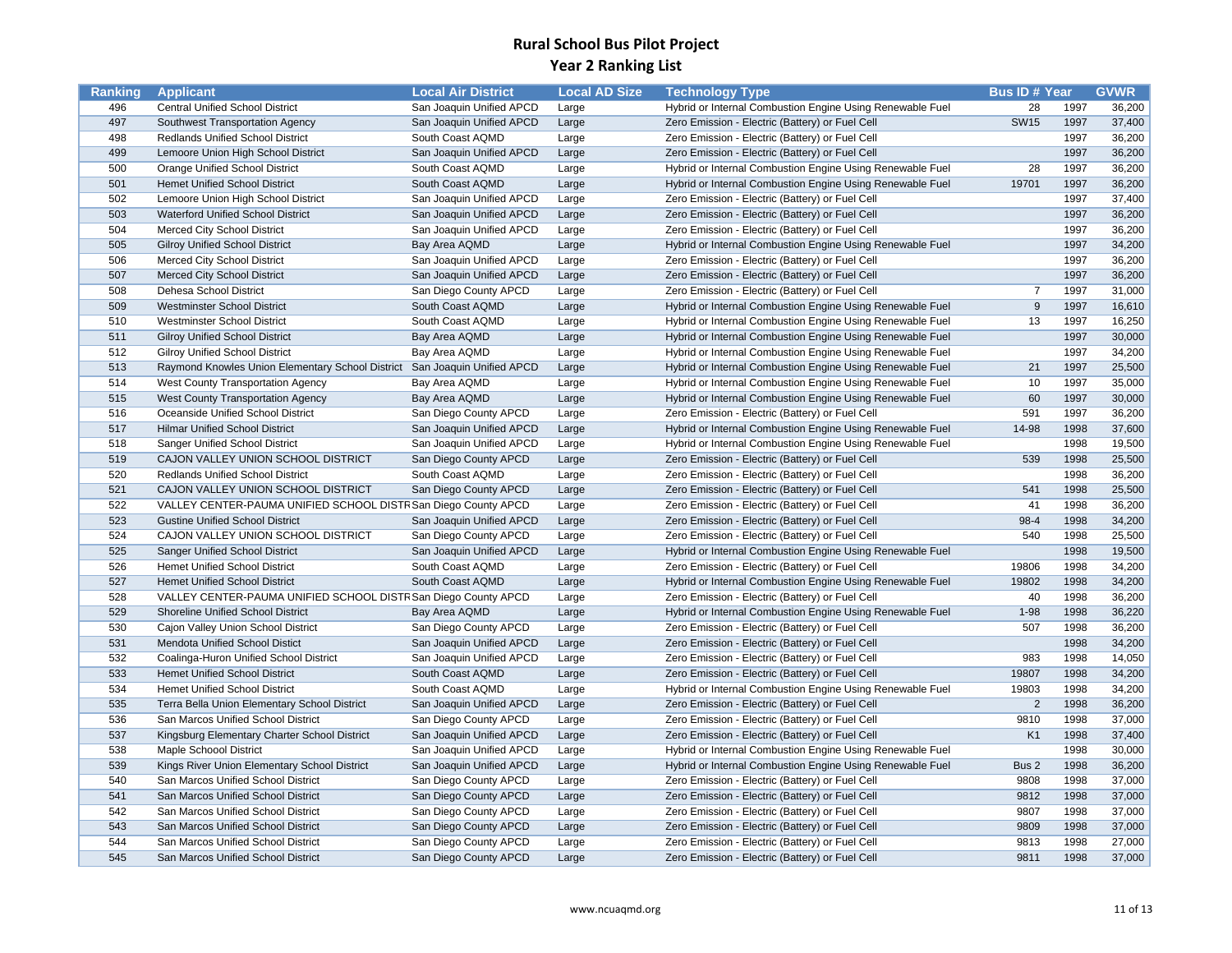| Ranking | <b>Applicant</b>                                  | <b>Local Air District</b>        | <b>Local AD Size</b> | <b>Technology Type</b>                                    | <b>Bus ID# Year</b> |      | <b>GVWR</b> |
|---------|---------------------------------------------------|----------------------------------|----------------------|-----------------------------------------------------------|---------------------|------|-------------|
| 546     | Lemoore Union High School District                | San Joaquin Unified APCD         | Large                | Zero Emission - Electric (Battery) or Fuel Cell           |                     | 1998 | 19,500      |
| 547     | Lemoore Union High School District                | San Joaquin Unified APCD         | Large                | Zero Emission - Electric (Battery) or Fuel Cell           |                     | 1998 | 37,600      |
| 548     | Waterford Unified School District                 | San Joaquin Unified APCD         | Large                | Zero Emission - Electric (Battery) or Fuel Cell           |                     | 1998 | 36,200      |
| 549     | <b>Hemet Unified School District</b>              | South Coast AQMD                 | Large                | Hybrid or Internal Combustion Engine Using Renewable Fuel | 19801               | 1998 | 37,600      |
| 550     | <b>Hemet Unified School District</b>              | South Coast AQMD                 | Large                | Zero Emission - Electric (Battery) or Fuel Cell           | 19804               | 1998 | 34,200      |
| 551     | Clay Joint Elementary School District             | San Joaquin Unified APCD         | Large                | Zero Emission - Electric (Battery) or Fuel Cell           | #4                  | 1999 | 36,200      |
| 552     | Columbine School district                         | San Joaquin Unified APCD         | Large                | Hybrid or Internal Combustion Engine Using Renewable Fuel | $\overline{4}$      | 2000 | 33,000      |
| 553     | <b>Hilmar Unified School District</b>             | San Joaquin Unified APCD         | Large                | Hybrid or Internal Combustion Engine Using Renewable Fuel | $1 - 00$            | 2000 | 37,600      |
| 554     | <b>Gustine Unified School District</b>            | San Joaquin Unified APCD         | Large                | Zero Emission - Electric (Battery) or Fuel Cell           | 002                 | 2000 | 34,200      |
| 555     | <b>Gustine Unified School District</b>            | San Joaquin Unified APCD         | Large                | Zero Emission - Electric (Battery) or Fuel Cell           | 005                 | 2000 | 34,200      |
| 556     | Pond Union School District                        | San Joaquin Unified APCD         | Large                | Zero Emission - Electric (Battery) or Fuel Cell           | 00                  | 2000 | 37,600      |
| 557     | CAJON VALLEY UNION SCHOOL DISTRICT                | San Diego County APCD            | Large                | Zero Emission - Electric (Battery) or Fuel Cell           | 544                 | 2001 | 24,000      |
| 558     | CAJON VALLEY UNION SCHOOL DISTRICT                | San Diego County APCD            | Large                | Zero Emission - Electric (Battery) or Fuel Cell           | 543                 | 2001 | 24,000      |
| 559     | CAJON VALLEY UNION SCHOOL DISTRICT                | San Diego County APCD            | Large                | Zero Emission - Electric (Battery) or Fuel Cell           | 542                 | 2001 | 24,500      |
| 560     | GUSTINE UNIFIED SCHOOL DISTRICT                   | San Joaquin Unified APCD         | Large                | Zero Emission - Electric (Battery) or Fuel Cell           | $01 - 6$            | 2001 | 34,200      |
| 561     | <b>Gustine Unified School District</b>            | San Joaquin Unified APCD         | Large                | Zero Emission - Electric (Battery) or Fuel Cell           | 06-3                | 2006 | 37,600      |
| 562     | Terra Bella Union Elementary School District      | San Joaquin Unified APCD         | Large                | Zero Emission - Electric (Battery) or Fuel Cell           | $\overline{1}$      | 2011 | 35,100      |
| 563     | Terra Bella Union Elementary School District      | San Joaquin Unified APCD         | Large                | Zero Emission - Electric (Battery) or Fuel Cell           | $\overline{4}$      | 2012 | 16,425      |
| 564     | Terra Bella Union Elementary School District      | San Joaquin Unified APCD         | Large                | Zero Emission - Electric (Battery) or Fuel Cell           | $\overline{3}$      | 2013 | 16,425      |
|         | <b>Arcata School District</b>                     | <b>North Coast Unified AQMD</b>  | <b>Small</b>         | Zero Emission - Electric (Battery) or Fuel Cell           | $\overline{7}$      | 1989 | 36,200      |
|         | <b>Klamath Trinity Joint Unified School</b>       | <b>North Coast Unified AQMD</b>  | Small                | Hybrid or Internal Combustion Engine Using Renewable Fuel | $\mathbf{3}$        | 1989 | 36,200      |
|         | <b>Columbia Elementary School District</b>        | <b>Shasta County AQMD</b>        | <b>Small</b>         | Zero Emission - Electric (Battery) or Fuel Cell           | <b>Bus #24</b>      | 1989 | 36,200      |
|         | <b>Healdsburg Unified School District</b>         | Northern Sonoma APCD             | <b>Small</b>         | Zero Emission - Electric (Battery) or Fuel Cell           | 14                  | 1990 | 36,200      |
|         | Fort Bragg Unified School District                | <b>Mendocino County AQMD</b>     | Small                | Zero Emission - Electric (Battery) or Fuel Cell           | 20                  | 1990 | 36,500      |
|         | Capay Joint Union Elementary School District      | <b>Glenn County APCD</b>         | <b>Small</b>         | Hybrid or Internal Combustion Engine Using Renewable Fuel | 5                   | 1990 | 22,540      |
|         | <b>GLENN COUNTY OFFICE OF TRANSPORTATION</b>      | <b>Glenn County APCD</b>         | <b>Small</b>         | Hybrid or Internal Combustion Engine Using Renewable Fuel | #6                  | 1995 | 27,960      |
|         | Northern Humboldt Union High School District      | <b>North Coast Unified AQMD</b>  | <b>Small</b>         | Hybrid or Internal Combustion Engine Using Renewable Fuel | Fleet ID #6         | 1995 | 36,200      |
|         | <b>Yuba Environmental Science Charter Academy</b> | <b>Feather River AQMD</b>        | <b>Small</b>         | Hybrid or Internal Combustion Engine Using Renewable Fuel | $\overline{2}$      | 1995 | 13,600      |
|         | Northern Humboldt Union High School District      | <b>North Coast Unified AQMD</b>  | <b>Small</b>         | Hybrid or Internal Combustion Engine Using Renewable Fuel | 9                   | 1995 | 9,600       |
|         | Northern Humboldt Union High School District      | <b>North Coast Unified AQMD</b>  | <b>Small</b>         | Hybrid or Internal Combustion Engine Using Renewable Fuel | Fleet ID #7         | 1995 | 19,500      |
|         | <b>Lassen County Office of Education</b>          | <b>Lassen County APCD</b>        | <b>Small</b>         | Hybrid or Internal Combustion Engine Using Renewable Fuel |                     | 2008 | 12,300      |
|         | <b>Greenfield Union School District</b>           | <b>Monterey Bay Unified APCD</b> | Medium               | Zero Emission - Electric (Battery) or Fuel Cell           | $\mathbf{3}$        | 1982 | 10,000      |
|         | <b>Live Oak School District</b>                   | <b>Monterey Bay Unified APCD</b> | Medium               | Zero Emission - Electric (Battery) or Fuel Cell           | <b>BUS #8</b>       | 1992 | 9,500       |
|         | <b>Live Oak School District</b>                   | <b>Monterey Bay Unified APCD</b> | Medium               | Zero Emission - Electric (Battery) or Fuel Cell           | <b>Bus #4</b>       | 1993 | 9,600       |
|         | Dry Creek Joint Elementary School District        | <b>Placer County APCD</b>        | Medium               | Zero Emission - Electric (Battery) or Fuel Cell           | 1997 Blue Bird      | 1997 | 28,000      |
|         | <b>Cutler-Orosi Joint Unified School District</b> | San Joaquin Unified APCD         | Large                | Zero Emission - Electric (Battery) or Fuel Cell           | 13                  | 1988 | 21,000      |
|         | <b>Lamont School District</b>                     | San Joaquin Unified APCD         | Large                | Hybrid or Internal Combustion Engine Using Renewable Fuel | 14                  | 1989 | 34,000      |
|         | <b>Clovis Unified School District</b>             | San Joaquin Unified APCD         | Large                | Hybrid or Internal Combustion Engine Using Renewable Fuel | 92                  | 1990 | 37,400      |
|         | <b>Yosemite Unified School District</b>           | <b>San Joaquin Unified APCD</b>  | Large                | Zero Emission - Electric (Battery) or Fuel Cell           | 30                  | 1990 | 25,500      |
|         | <b>Sierra Unified School District</b>             | San Joaquin Unified APCD         | Large                | Zero Emission - Electric (Battery) or Fuel Cell           | $\overline{4}$      | 1991 | 37,060      |
|         | <b>Alpine Union</b>                               | San Diego County APCD            | Large                | Zero Emission - Electric (Battery) or Fuel Cell           | $92 - 3$            | 1992 | 26,000      |
|         | <b>Waterford Unified School District</b>          | San Joaquin Unified APCD         | Large                | Zero Emission - Electric (Battery) or Fuel Cell           | <b>W12</b>          | 1992 | 36,200      |
|         | <b>Sierra Unified School District</b>             | San Joaquin Unified APCD         | Large                | Zero Emission - Electric (Battery) or Fuel Cell           | 24                  | 1993 | 37,600      |
|         | <b>Sierra Unified School District</b>             | <b>San Joaquin Unified APCD</b>  | Large                | Zero Emission - Electric (Battery) or Fuel Cell           | $5\overline{5}$     | 1994 | 37,600      |
|         | <b>Sierra Unified School District</b>             | San Joaquin Unified APCD         | Large                | Zero Emission - Electric (Battery) or Fuel Cell           | 24                  | 1994 | 37,600      |
|         | <b>Waterford Unified School District</b>          | San Joaquin Unified APCD         | Large                | Zero Emission - Electric (Battery) or Fuel Cell           | $W-7$               | 1994 | 36,200      |
|         | <b>Sierra Unified School District</b>             | San Joaquin Unified APCD         | Large                | Zero Emission - Electric (Battery) or Fuel Cell           | 8                   | 1995 | 37,600      |
|         | <b>Shoreline Unified School District</b>          | <b>Bay Area AQMD</b>             | Large                | Hybrid or Internal Combustion Engine Using Renewable Fuel | $1 - 96$            | 1996 | 36,220      |
|         | CAJON VALLEY UNION SCHOOL DISTRICT                | San Diego County APCD            | Large                | Zero Emission - Electric (Battery) or Fuel Cell           | 538                 | 1996 | 21,450      |
|         | <b>Waterford Unified School District</b>          | San Joaquin Unified APCD         | Large                | Zero Emission - Electric (Battery) or Fuel Cell           | W <sub>2</sub>      | 1997 | 36,200      |